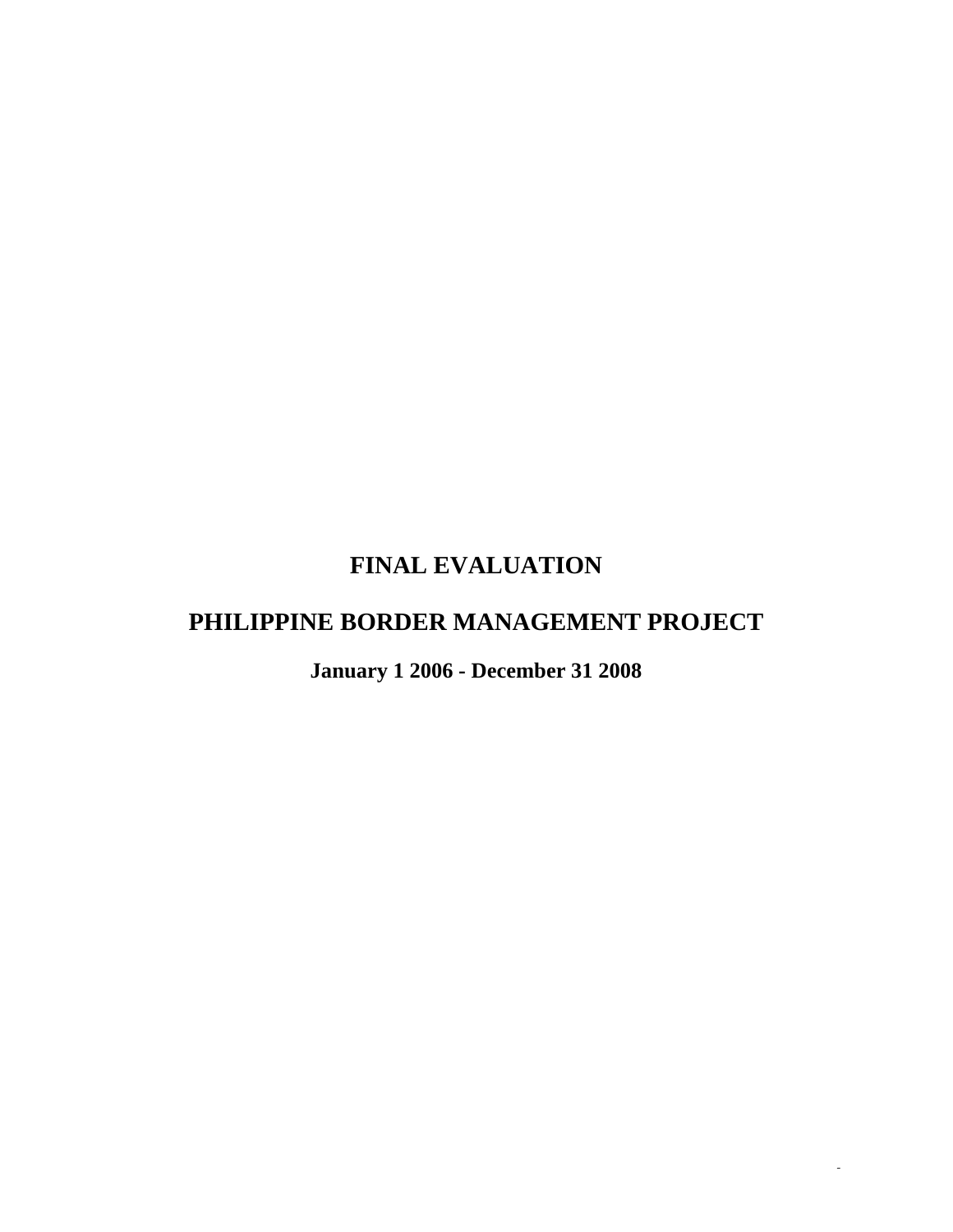## **TABLE OF CONTENTS**

| IMPLEMENTATION OF THE MID-TERM EVALUATION REPORT                                |  |
|---------------------------------------------------------------------------------|--|
|                                                                                 |  |
|                                                                                 |  |
|                                                                                 |  |
|                                                                                 |  |
|                                                                                 |  |
|                                                                                 |  |
|                                                                                 |  |
|                                                                                 |  |
|                                                                                 |  |
|                                                                                 |  |
|                                                                                 |  |
|                                                                                 |  |
|                                                                                 |  |
|                                                                                 |  |
| ANNEX III – Extract from Medium Term Philippine Development Plan (2004-2010) 28 |  |

 $\mathbb{Z}^2$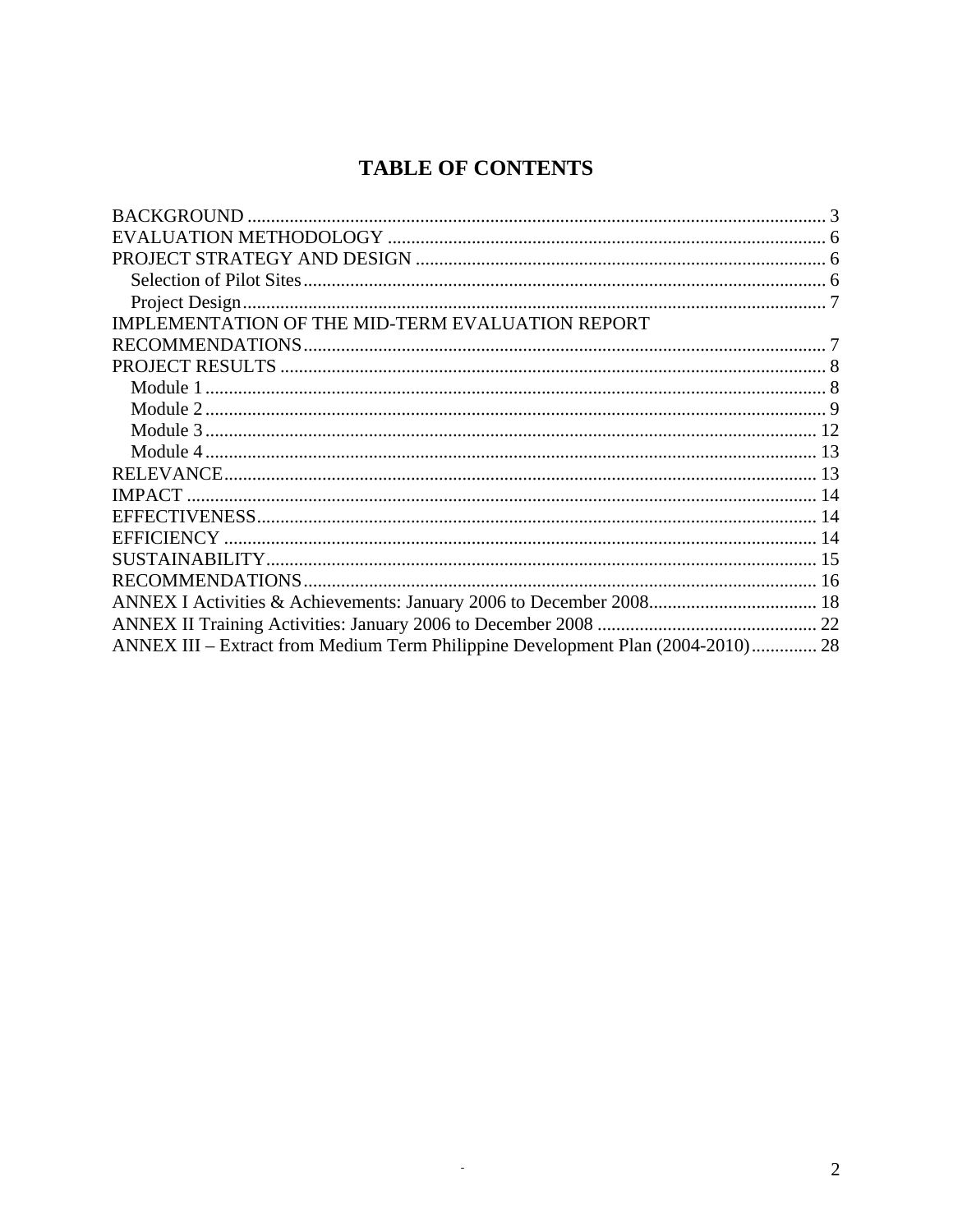# <span id="page-2-0"></span>**BACKGROUND**

The Philippine Border Management Project (PBMP) was derived from the European Commission (EC) Country Strategy Paper for the Philippines prepared in consultation with the Philippine Government. It was also built upon the results of a series of missions of the European Union (EU) to the Philippines, which focused on border management and counter-terrorism issues. The findings of these missions concurred and confirmed the need for increased intervention in the areas of information analysis, intelligence-led law enforcement, information technology applications for the establishment of a secure data management system, as well as identity document quality and production; that would lead to the elaboration of a Border Management Strategy for the Philippines involving the main Philippine agencies active in this field.

IOM's assistance was requested by the Government of the Philippines (GoP) in addressing the abovementioned needs. PBMP was developed embracing key governmental efforts to enhance border management capacity. It was also intended to strengthen the Government's ability to meet the objectives of the European Union and the United Nations, in particular the Security Council Resolution 1373 (2001) pertaining to the fight against terrorism and combating international crime and therefore enhance national security and institutional capacity building.

Specifically, this project aimed to contribute to the efforts of the GoP to more professionally manage national migration in accord with international norms and protocols through strengthened and enhanced border security and management in the Philippines.

Through its activities, this 3-year project was expected to facilitate the:

- 1. promotion of best international border management standards;
- 2. efficient sharing of information among border management agencies through a secure and linked IT system;
- 3. prevention of the circulation of false identity documents; and
- 4. marked increase in the capacity of border management senior and technical staff through training activities.

Five Pilot Sites were targeted under the project, namely Manila, Laoag, Cebu, Davao and Zamboanga, with activities carried out within four major modules as follows:

Module 1: "Border Management Best Practices Review and Analysis" involved the analysis of data on established border management best practices in other countries, including appropriate legislation and policies, against the Philippines' own respective mechanisms. It was intended to focus Partner Agencies on priority issues and instruments that might require adjustments towards the fulfilment of the overarching project objective of enhanced border management capacity. It was intended to develop within Partner Agencies a common understanding of how Philippine policy and practice measure against internationals standards.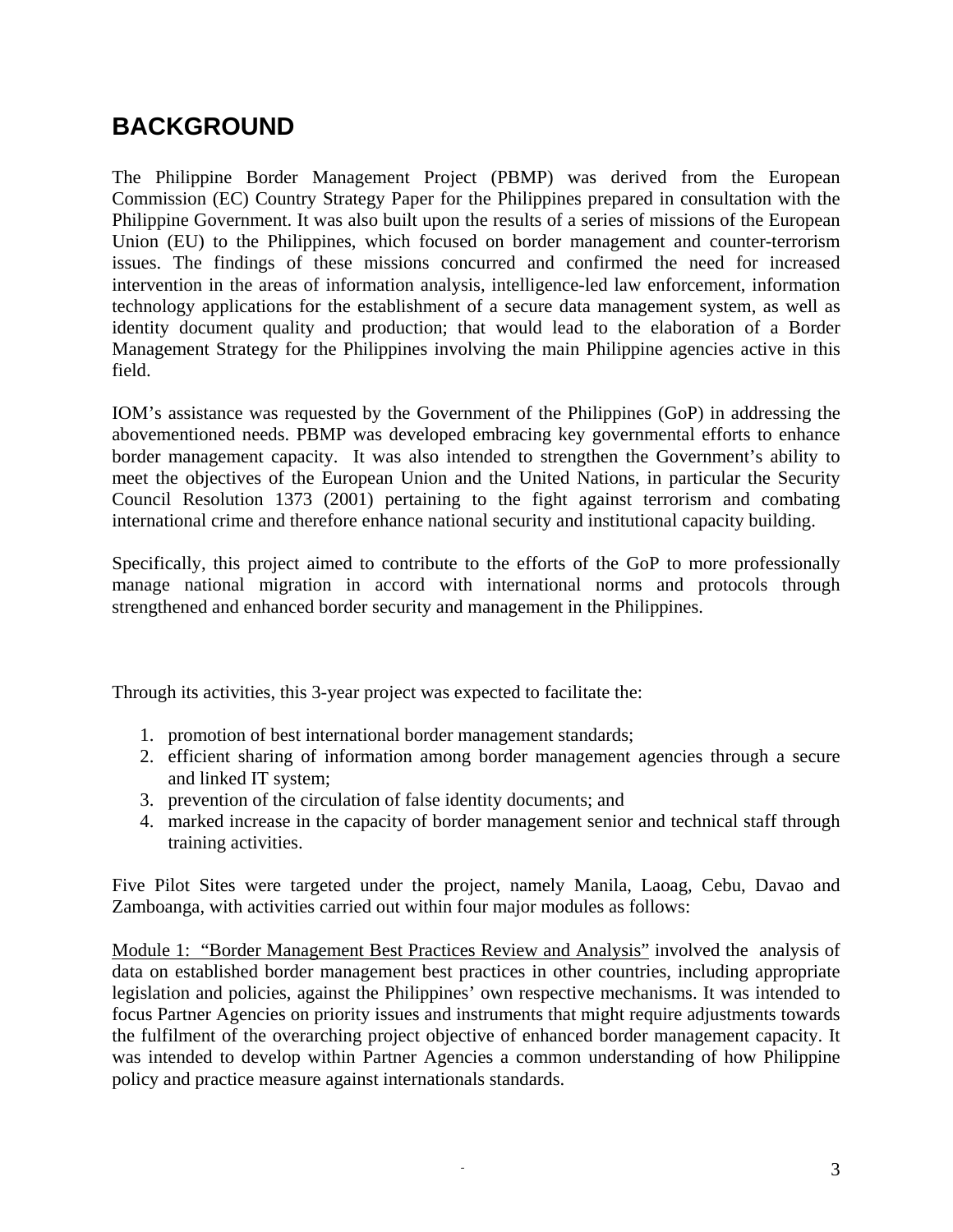Module 2: "Information Sharing – Integrated Data Migration System (IDMS) and Common Database Development" was intended to strengthen and upgrade the Philippines' interagency border control information management through the establishment, maintenance and use of an integrated and secure IT data management system (IDMS). Building on individual border management agencies' investments in this area, this module sought to establish the actual means and protocols that allow for better exchange and analysis of selected information between the existing information systems of Partner Agencies.

Module 3: "Document Integrity – Technology Applications and Awareness-Raising" focuses on technology applications improvement activities (in coordination with the Department of Foreign Affairs' Machine Readable Passport Project - MRPP) and on an multi-media, awareness-raising campaign to reach relevant officials across the country who prepare and authenticate original documents (such as birth and marriage certificates, etc.) essential to establish personal identity. Activities were intended to also reach the public as far as the municipal and community (barangay) levels.

Module 4: "Education and Training" addresses the unique conditions of different levels of border control officials by seniority as well as between agencies dealing with common concerns. For senior managers the specific training focus was leadership, policy, assessment and planning, while supervisors, line officials and local government personnel were to receive a more operational orientation. Training of Trainers utilizing staff members from the respective Partner Agencies was an integral part of the module design. Appropriate curricula and materials were to be developed to foster a continuing and cascading training environment within the Partner Agencies.

PBMP involved six border-management related agencies as Partner Agencies, namely the Bureau of Immigration (BI), the Bureau of Customs (BOC), the Department of Foreign Affairs (DFA), the National Intelligence Coordinating Agency (NICA), the Philippine Centre for Transnational Crime (PCTC), and the National Economic Development Authority (NEDA). Lead roles were attributed to these Partner Agencies on the basis of their mandate and according to their field of focus and operations as to engage their support and ensure that project activities were carried out, with other partners cooperating and providing inputs as required.

The responsible GoP Agencies for Module 1 were BI, BOC and PCTC, while NICA led Module 2 of the project. At the same time, DFA led Module 3 with BI's involvement, while BI led Module 4 with input from other Agencies. It should be noted that though NEDA is a project partner, it was not engaged operationally in all project activities, but played an important role in the integration of project activities into national planning, specifically the Philippine Mid-Term Development Plan. Over-all, the BI was designated in the MoU between the GoP and IOM as the lead Participating Agency for the project.

During the course of the project, migration rose significantly on the GOP agenda. Migrants reached over 8 million with Overseas Foreign Workers (OFW) remittances exceeding \$16 billion in 2008 (10% of GDP). The control over the issuance of travel documents in an environment where new machine readable passports were introduced has been a significant challenge.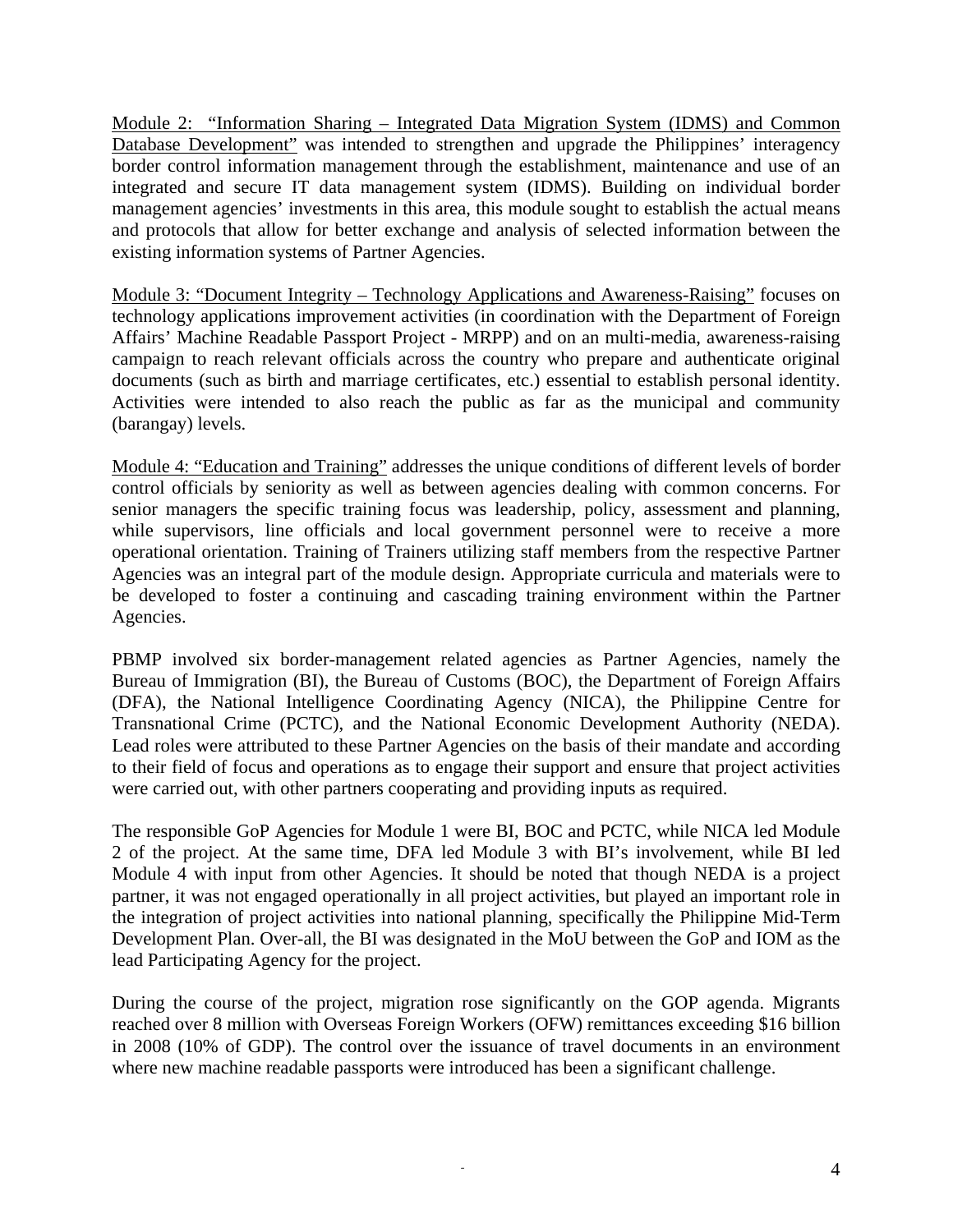The total volume of passengers' arrivals and departures for 2007 throughout the country is 11,836,103. The breakdown of arrivals and departures per PBMP's Pilot Sites for 2007 is as follows:

|                  | <b>ARRIVALS</b> | <b>DEPARTURES</b> |
|------------------|-----------------|-------------------|
| MANILA           |                 |                   |
| NAIA I           | 3,283,972       | 3,854,774         |
| <b>NAIA II</b>   | 1,544,537       | 1,649,961         |
| <b>CEBU</b>      | 464,421         | 450,215           |
| <b>DAVAO</b>     | 23,272          | 30,758            |
| <b>LAOAG</b>     | 22,001          | 20,915            |
| <b>ZAMBOANGA</b> | 25,201          | 23,137            |
| <b>TOTAL</b>     | 5,363,404       | 6,029,760         |

The total number of passport issuances in 2007 through DFA/Office of Consular Affairs in Manila, the 11 Regional Consular Offices and the 83 Foreign Service Posts is 2,044,349\*. The breakdown per PBMP's pilot sites is as follows:

|               | <b>ISSUANCES</b> |
|---------------|------------------|
| <b>MANILA</b> | 979,095          |
| $CEBU*$       | 77,126           |
| $DAVAO*$      | 56,448           |
| LA UNION*     | 103,024          |
| ZAMBOANGA     | 37,504           |
| <b>TOTAL</b>  | 1,253,197        |

*Source: Department of Foreign Affairs* 

A new anti-terrorism bill (Human Security Act) which was enacted in 2007 demonstrated a new understanding that terrorism cannot be defeated militarily and that all security and border management agencies need to be involved. The Act created the umbrella Anti-Terrorism Council (ATC) giving it oversight of the PBMP, and in particular the IDMS and its legacy arrangements. The ATC is composed of: (1) Executive Secretary, Chairman; (2) Secretary of Justice, Vicechairman; (3) the Secretary of Foreign Affairs; (4) Secretary of National Defense; (5) Secretary of the Interior and Local Government; (6) Secretary of Finance; and (7) National Security Advisor. The National Bureau of Investigation, the Bureau of Immigration, the Office of Civil Defense, the Intelligence Service of the Armed Forces of the Philippines, the Anti-money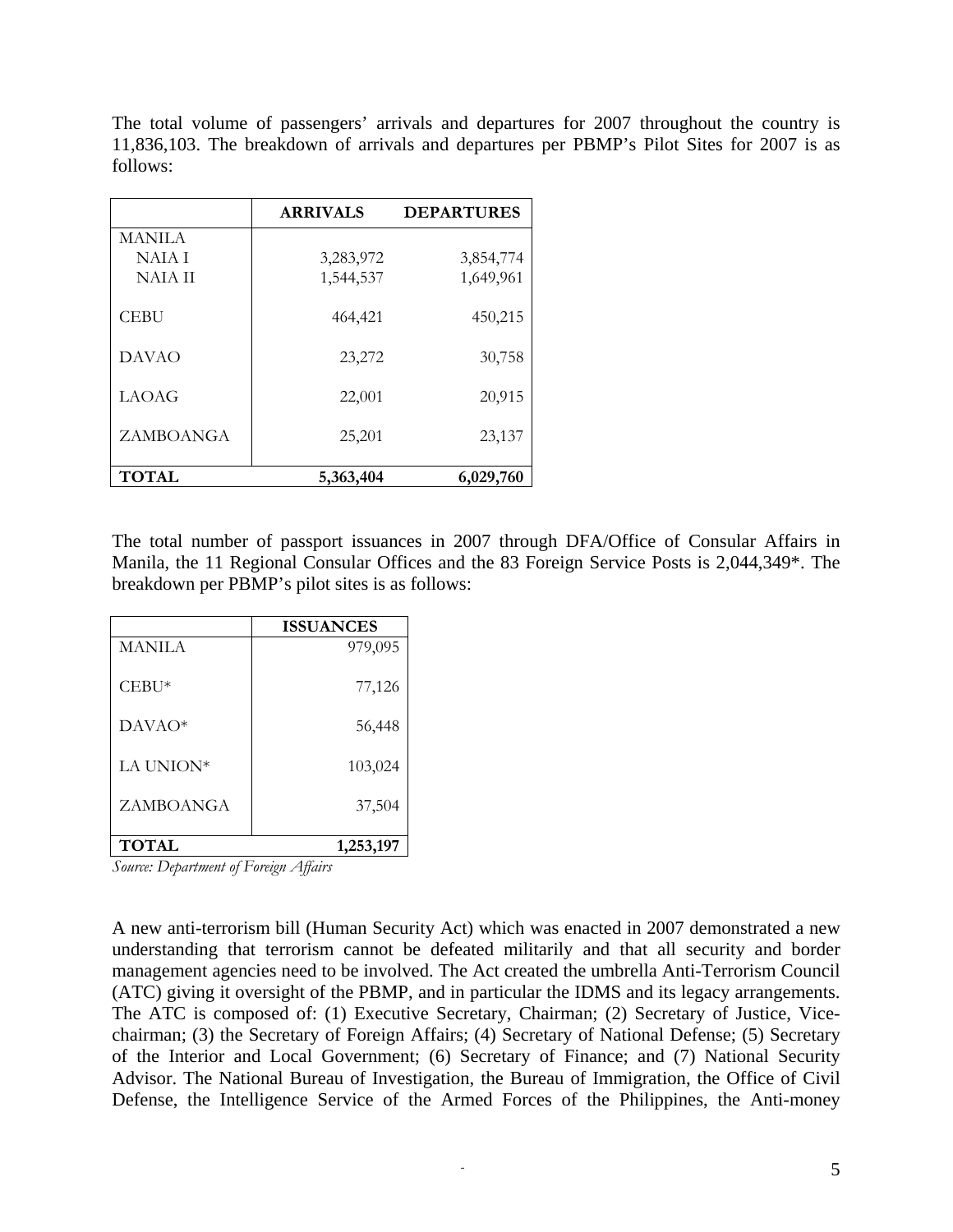<span id="page-5-0"></span>Laundering Council, the Philippine Center on Transnational Crime, and the Philippine National Police intelligence and investigative elements are the support Agencies.

## **EVALUATION METHODOLOGY**

This final project evaluation is planned in accordance with provisions in the Financing Agreement concluded between IOM and the European Commission for the implementation of the Philippine Border Management Project (PBMP).

This final evaluation exercise intends to review the implementation the PBMP project from January 2006 to December 2008, assess the project's outcomes and sustainability.

The purpose of this final evaluation is to assess the overall performance and achievement of the project in line with its objective, project purposes and results, taking into account its pilot nature and the total duration of 3 years.

The methodology consists of an extensive documentation review and a series of interviews with the PBMP partners in Manila and in two of the project's target pilot areas outside of Manila (Cebu and Davao). It was decided to visit one of the sites that were visited as part of the midterm evaluation conducted in December 2007 as well as another site that has not been visited during previous evaluation exercises.

## **PROJECT STRATEGY AND DESIGN**

### *Selection of Pilot Sites*

The 5 project pilot sites capture 96% of national passengers' legal arrivals and departures (11,393,164 in 2007) and represent 61% of the national volume of passports issued by DFA (1,253,197 in 2007). Manila as the nation's capital and headquarters of all of the Partner Agencies was a logical choice. Cebu as the regional capital of the Visayas Region (Region VII) has a large international cargo port and over 100 international flights weekly from Asia and the United States. Both Davao and Zamboanga are vital and vulnerable sites with respect to migration and fall within the Brunei Darussalam-Indonesia-Malaysia-Philippines East ASEAN Growth Area (BIMP-EAGA). EAGA covers a land area of approximately 1.54 million square kilometers and is home to about 55 million people. Davao is the Philippines second largest city and Zamboanga has a significant problem in terms of human trafficking into the EAGA. Laoag and La Union have less migration activity with flights coming in from China. However, when the project inception phase started, the GoP requested the inclusion of La Union to the abovementioned 5 pilot sites, due to the fact that not all border Agencies and PBMP partners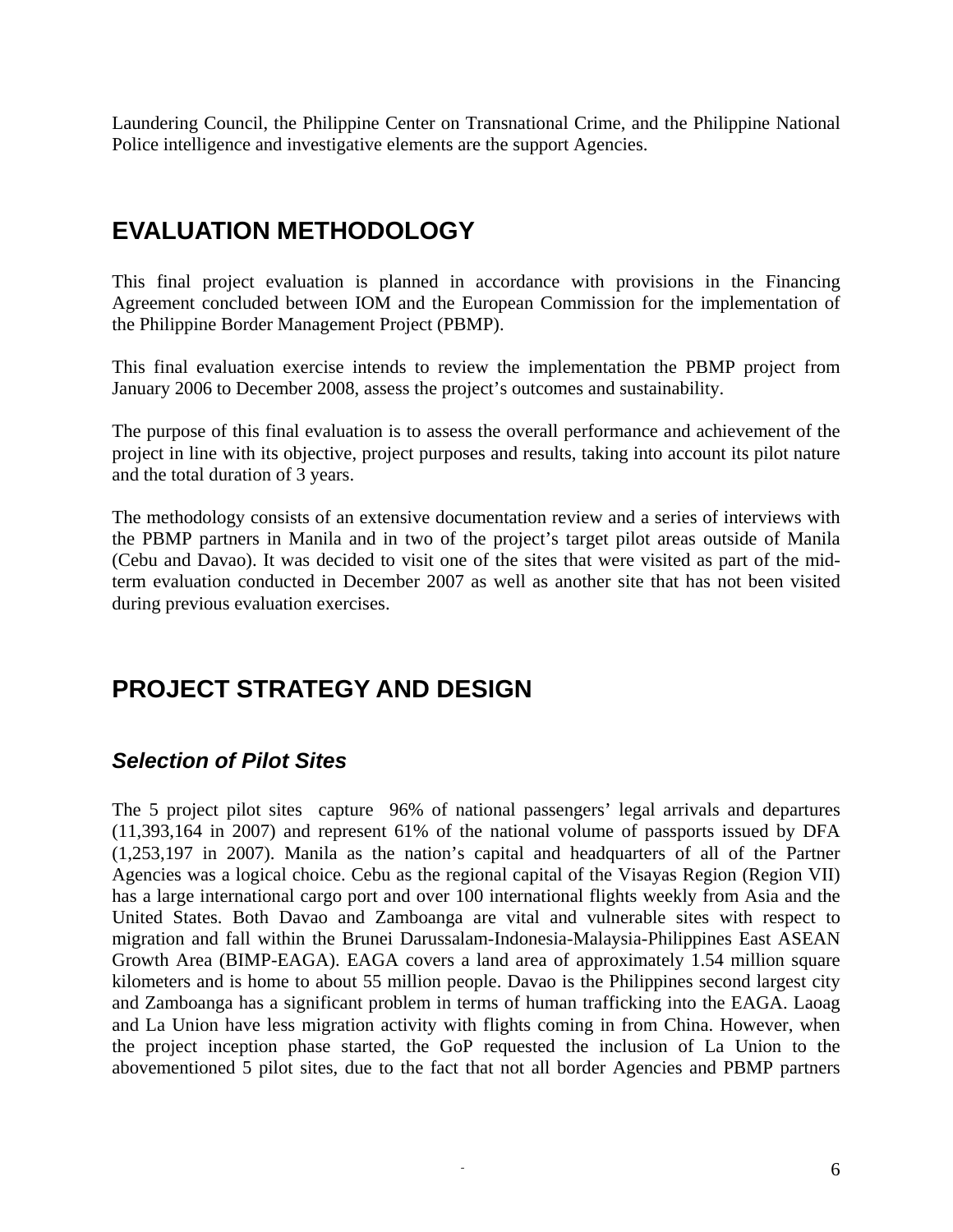<span id="page-6-0"></span>were present in Laoag, but instead all Partner Agencies had their regional headquarters in San Fernando La Union. PCTC has no presence in the region.

The selection of pilot sites presented the full range of issues that would be confronted in a national roll-out of elements of the project to other sites in the country.

### *Project Design*

It has previously been recognized in the Mid-Term Evaluation and EC Monitor Reports that the Overall Objective of the project was too broad for the scale of the project and can raise expectations that will be difficult to reach. The Project Purpose is reasonable, but a more specific Project Purpose could have enabled the development of much more precise and measurable Objectively Verifiable Indicators (OVI). Since the OO and PP were the result of a negotiated consensus among all stakeholders the focus of the project has been to tighten the OVI through revisions of the logical framework in 2007 and 2008. This has been largely successful but the measurability of the achievements of the project against the OVI relies to a large extent on the collection of data by the Partner Agencies. Only DFA Annex I) and BI Annex II) have complied with data collection to any significant degree.

## **IMPLEMENTATION OF THE MID-TERM EVALUATION REPORT RECOMMENDATIONS**

| <b>RECOMMENDATION</b>                                   | <b>STATUS</b>                               |
|---------------------------------------------------------|---------------------------------------------|
| Seek approval of the Information Sharing Protocol       | Completed. Signed by all 5 project partners |
| to be signed by all Partner Agencies or negotiate       | on 29 September 2008                        |
| partial signing if not all partners are willing to sign |                                             |
| expeditiously                                           |                                             |
| Develop performance and/or outcome indicators           | Project's Logframe revised and finalized by |
| for results to be achieved by all project partners by   | <b>May 2008</b>                             |
| the end 2008                                            |                                             |
| Conduct planning workshops to develop a                 | Conducted in November 2008 with BOC,        |
| common framework for project continuation               | DFA, NEDA and PCTC. The ones                |
| (integration of project activities into mainstream      | arranged for BI and NICA didn't push        |
| GoP business), and identification of possible           | through. During the workshops individual    |
| future external assistance requirements                 | Agencies made their own assessment of       |
|                                                         | PBMP and identified areas of future         |
|                                                         | interventions.                              |
| Change the scope and size of the planned end of         | Conducted on 19 December 2008, taking       |
| project Forum in 2008 which should also be              | into account feedback from the planning     |
| revised in terms of its desired outcomes as a           | workshops. Partner Agencies made            |
| summary event to the series of Planning                 | recommendations about the future of         |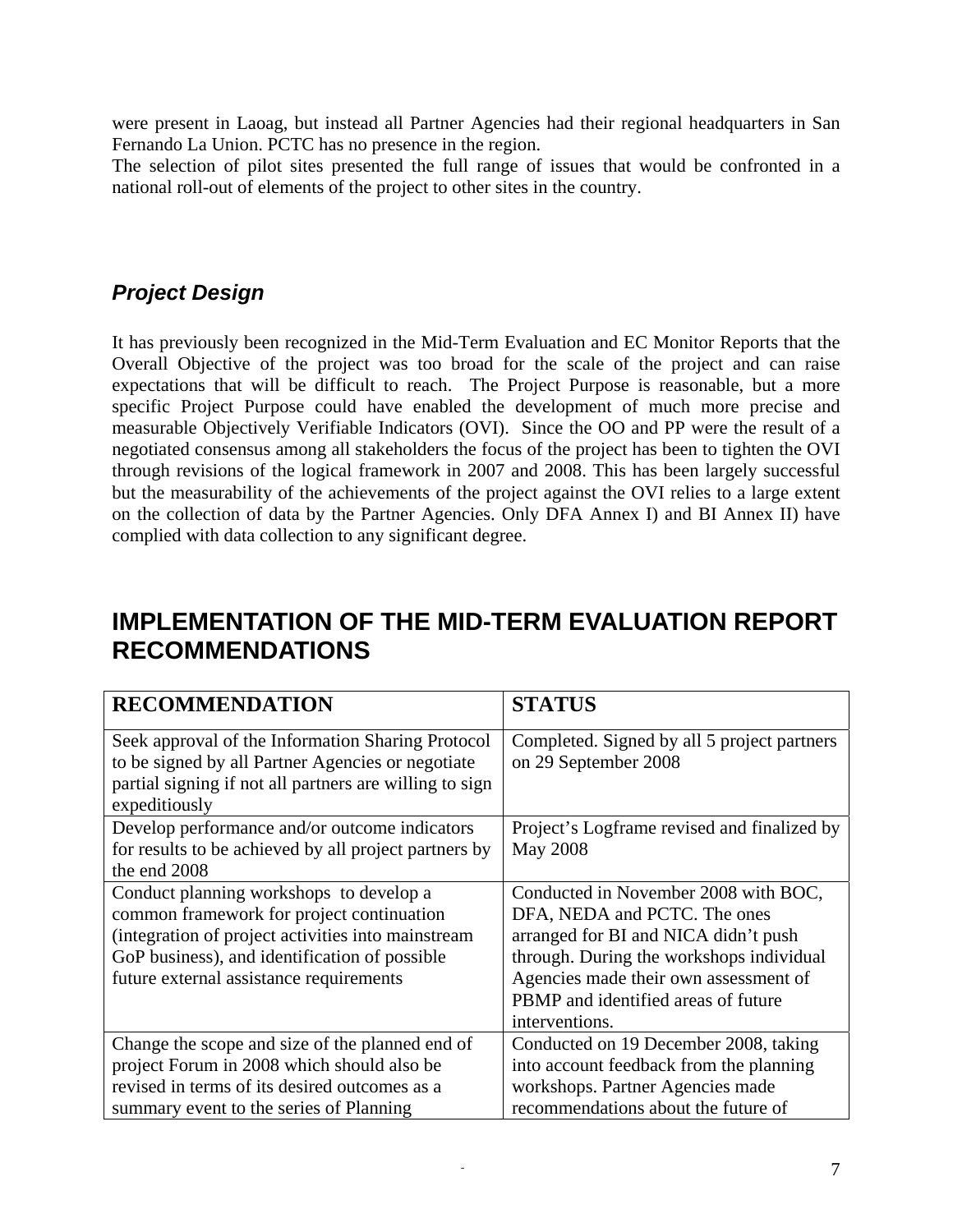<span id="page-7-0"></span>

| Workshops; as a consequence the budget will need     | border management in the Philippines           |
|------------------------------------------------------|------------------------------------------------|
| to be recast                                         | including future interventions.                |
| Prepare a document which updates the Assessment      | Some work was done focusing mostly on          |
| Report of Module 1 to reflect the current situation  | the Agencies regulatory framework.             |
| and challenges confronting the GoP in terms of       |                                                |
| border management. This document will serve as       |                                                |
| a reference document for the Planning Workshops      |                                                |
| Continue to focus training activities on sustainable | See Training Statistics Annex III              |
| skills building for staff of participating Agencies  |                                                |
| and explore mechanisms for ongoing training          |                                                |
| beyond the life of the project                       |                                                |
| Examine work flow of the passport application        | Training delivered to approx. 358              |
| process to avoid duplication and ease staff          | employees of DFA on the requirements and       |
| workload, especially in provincial sites; continue   | supporting documentation (module 1 and         |
| to examine feasibility of direct data encoding for   | 2), including the provincial sites. Also staff |
| applications at provincial sites and overseas        | going to a post abroad has been trained by     |
| consular offices                                     | the training team of DFA. The aim was to       |
|                                                      | minimize the requirements and supporting       |
|                                                      | documents in order to get a smoother           |
|                                                      | application and issuance process.              |
|                                                      | Completed by December 2008.                    |
| Focus collection of data on measuring impacts –      | Requests have been made to Partner             |
| contribution of the project to its overall objective | Agencies. Thus far, information has been       |
|                                                      | obtained from BI                               |
| Fully engage the Training Officer/Technical          | Due to the delay in the selection process of   |
| Specialist as a resource to MFA and others in the    | a producer, the TO/TS was not involved in      |
| process of planning the upgrade of the new           | this process. It was planned that as soon as   |
| machine readable passport to the envisioned e-       | the work started on the first version of the   |
| passport                                             | e-passport that he should have a role of       |
|                                                      | independent advisor to DFA on e-passport       |
|                                                      | issues.                                        |

# **PROJECT RESULTS**

### *Module 1*

 $\overline{\phantom{a}}$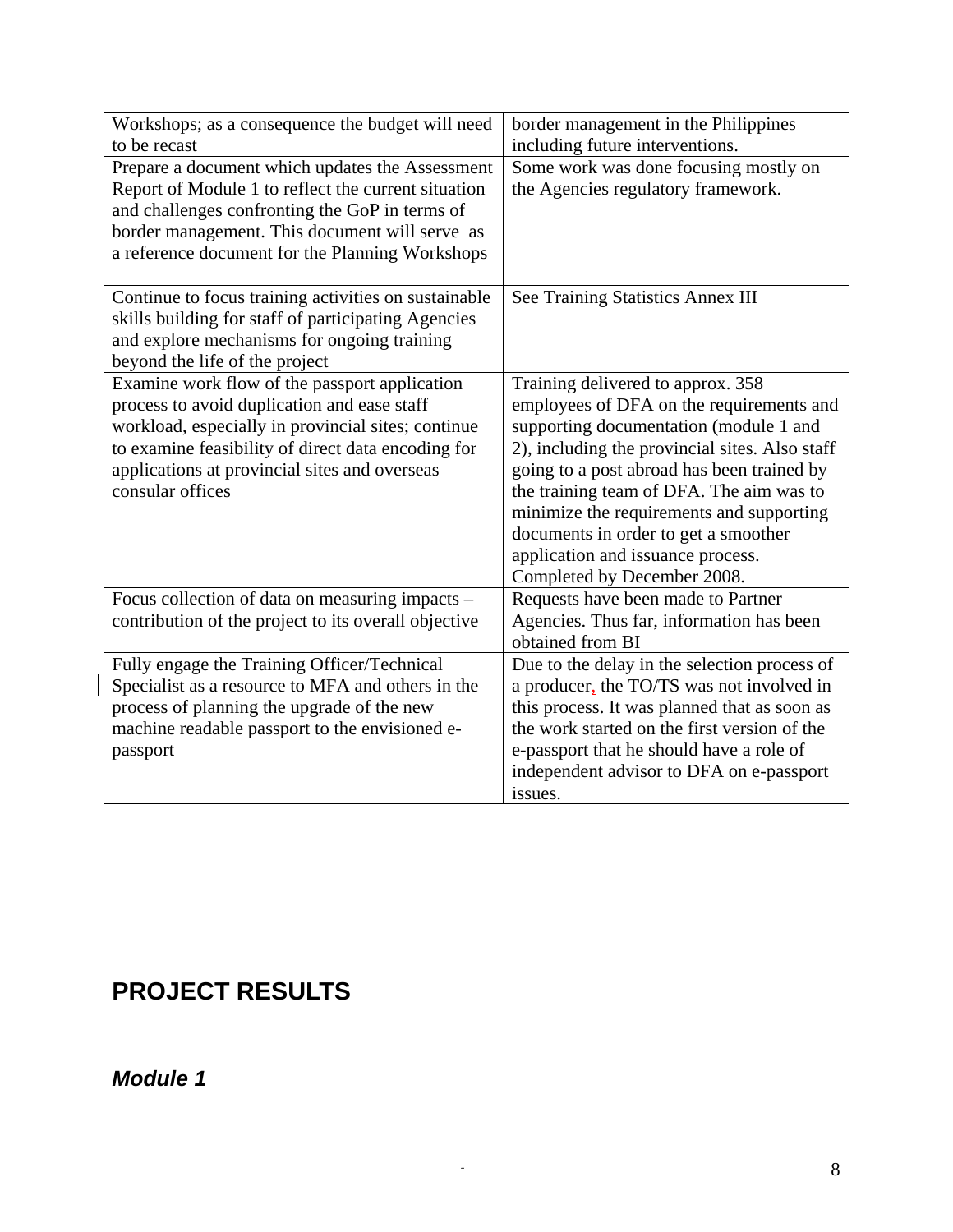<span id="page-8-0"></span>Module 1 established best practices that formed the basis of the project and benchmark for its achievements. The report was unfortunately delayed. The report to some extent paved the way for improved conceptual understanding by Partner Agencies on possible models to improve cooperation and coordination. The report provided a baseline of international best practice for the Partner Agencies to realign their policies on border management. It failed in some ways to address the lack of capacity is some Partner Agencies that impacted on the project, such as the state of the information databases.

### *Module 2*

The Integrated Data Management System (IDMS) was established and activated which included:

- Development and upgrading of Partner Agency (BI, BOC, DFA, PCTC) databases This wasn't originally envisaged as the Agency specific databases were supposed to exist in a format that would allow access from multiple locations. The work required to upgrade these Agency databases absorbed a good deal of resources and time.
- Development of a common database containing travel information, passport information, suspects/cases, shipment/seizure, watch lists)
- Establishment of Wide Area Network (WAN)
- Development of an intranet
- Signing an Information Sharing Protocol on 29 September 2008
- Establishing a link with Interpol. This also was not envisaged in the project proposal but was done due to its importance and timeliness.

The Data Center and regional pilot sites (see site map below) infrastructure and interconnectivity were established in the face of difficult technical issues in some locations. The Data Center and sites have been provided with equipment which includes servers, storage area networks, computers, routers, switches, modems, data backup, uninterruptible power supply, cooling systems, equipment racks, finger scanners, printers, generator sets and digital cameras.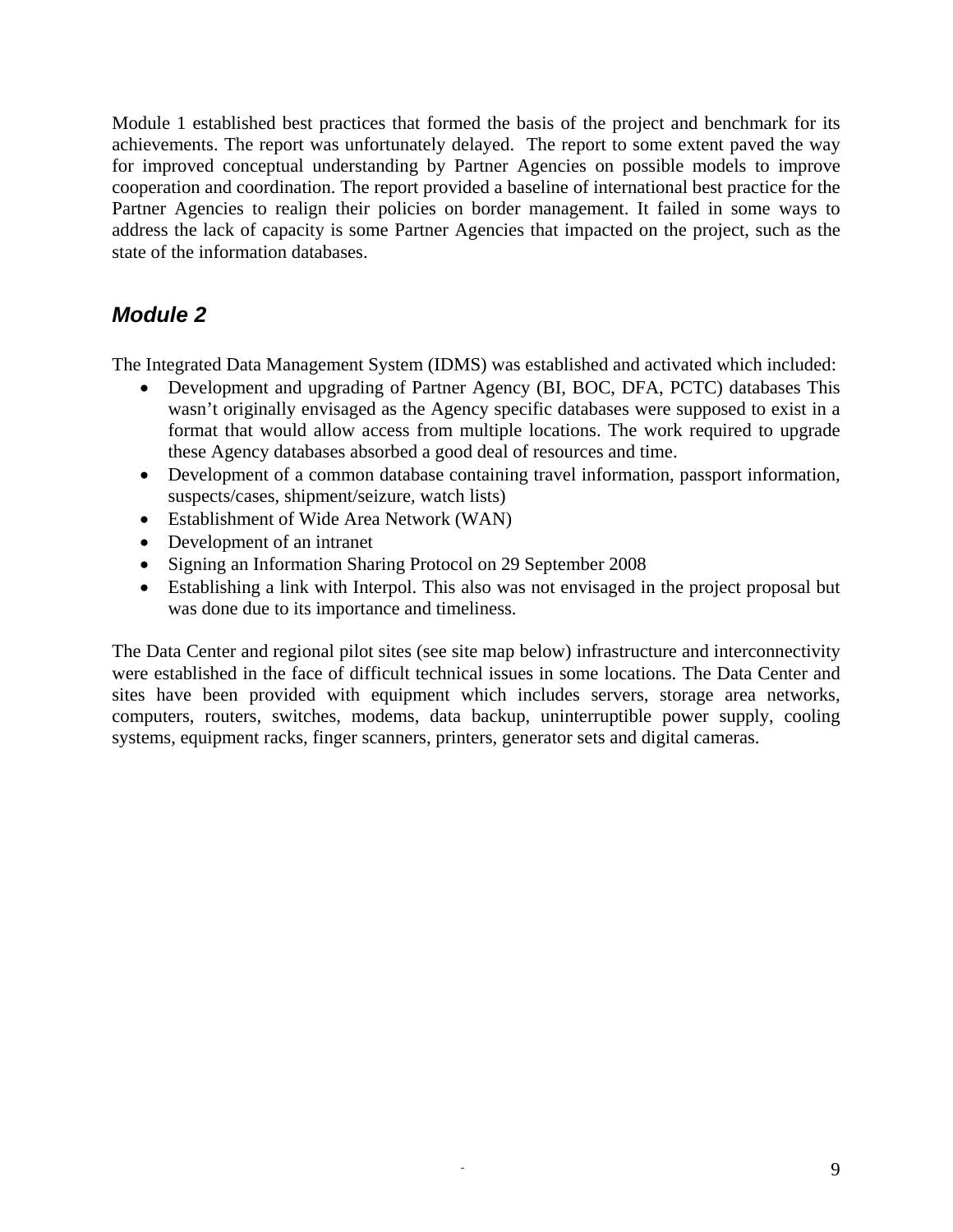

IDMS database is formed from regular exports of newly entered data from each agency and mainly (99%) consists of BI and DFA data

The BI Entry-Exit data and derogatory records and visa extension data is transferred to the IDMS central database. In the primary inspection module at Manila's Ninoy Aquino International Airport a passport scanned at the NAIA will be automatically run past the BI's own system, the Interpol MIND system and the IDMS. Any query about a passport is returned in less then 0.4 seconds. Interpol intends to provide more MIND devices for other airports. MIND is already installed in the PCTC and is accessible from any computer connected to the IDMS network. A Standard Operational Policy and Procedures Manual for the use of INTERPOL's Stolen, Lost Travel Documents (SLTD) database in the Philippines was developed that clearly defines the role of each Agency involved in the travel document control process and assists them in the execution of tasks related to the use of the SLTD database either as a Reporting Authority, Checking Authority, or as the National Central Bureau.

The DFA watchlists, one for citizens of Philippines (used for passport issuing clearance) and one for foreign citizens (used for visa issuance) are stored in the IDMS central database and are accessible via WEB applications. The Philippine database containing all passports issued from 1995 is also transferred to the IDMS central database. New passports are uploaded to the system within minutes of being printed. Data concerning lost and stolen passports is also provided by DFA.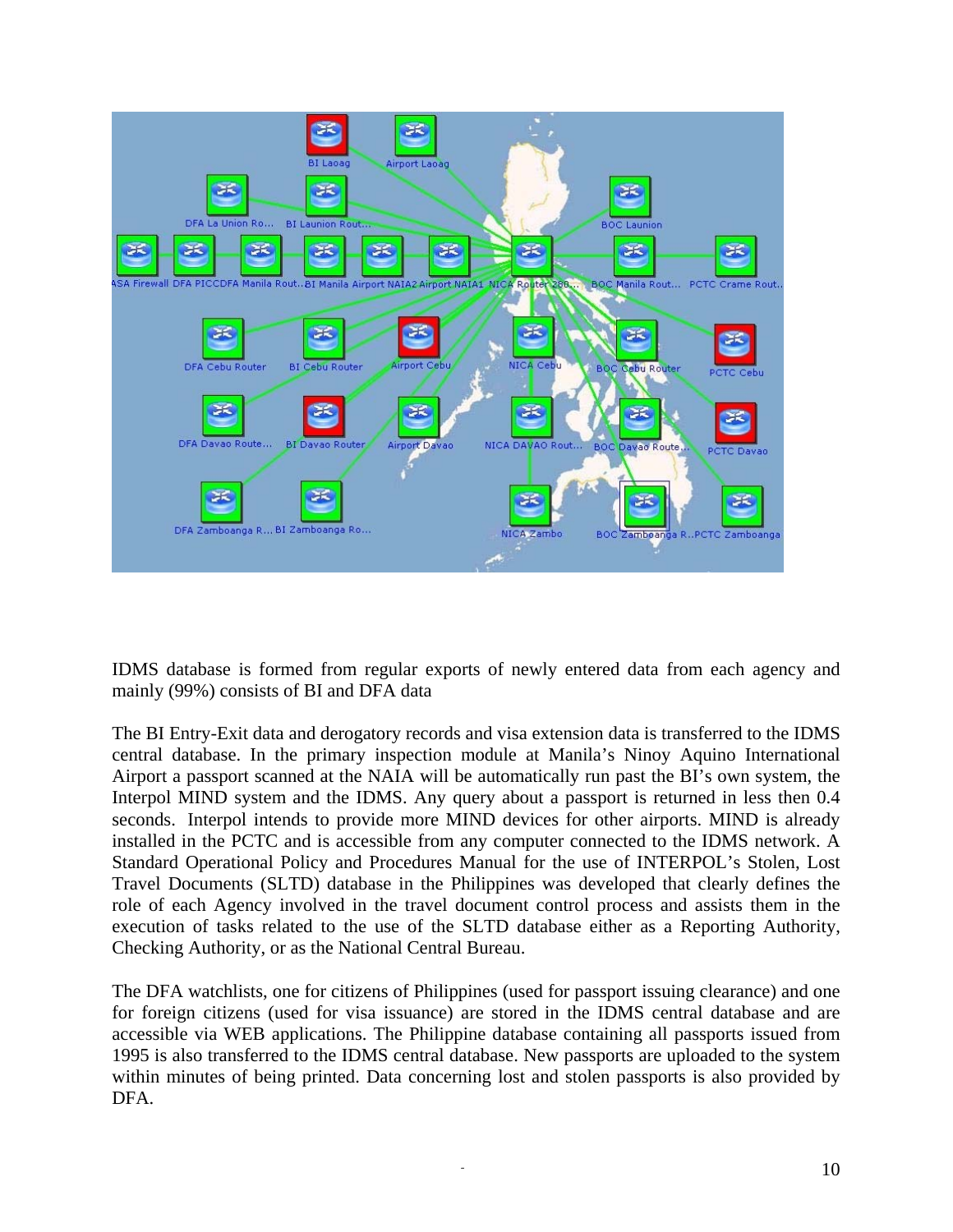At the time of the evaluation visit the status of the update of records was as follows:

| Department of Foreign Affairs (Total number of records uploaded: 22,971,866)      |                     |
|-----------------------------------------------------------------------------------|---------------------|
| <b>DFA</b> Passport                                                               | 22,744,258 records  |
| DFA Watch list                                                                    | $22,165$ records    |
| DFA Visa                                                                          | 7,440 records       |
| <b>DFA Lost Passport</b>                                                          | 3 records           |
| Bureau of Immigration (Total number of records uploaded: 133,704,756)             |                     |
| <b>BI</b> Travel Information (Entry/Exit)                                         | 130,979,316 records |
| <b>BI</b> Derogatory List                                                         | 298,436 records     |
| <b>BI</b> Photo                                                                   | 119,636 records     |
| X Entry and Exit                                                                  | 427 records         |
| <b>Bureau of Customs</b>                                                          |                     |
| <b>BOC</b> Seizure                                                                | 1 record            |
| <b>BOC</b> Shipment                                                               | 1 record            |
| <b>BOC</b> Table seizure                                                          | 100 records         |
| <b>BOC</b> Table Shipment                                                         | 100 records         |
| Philippine Center on Transnational Crimes (Total number of records uploaded: 202) |                     |

Interpol MIND

PCTC Case Personal Info 20 records – new system

The IDMS is a significant advance in the ability of border management agencies to exchange information. The conclusion and signing of the Information Sharing Protocol on 29 September 2009 was a landmark achievement and although its late signing considerably delayed the activation of the IDMS, the process of negotiation between the Partner Agencies was unprecedented and helped forge a sense of common purpose amongst the Agencies that will serve well in the post-project environment.

There have been a number of technical challenges related to connectivity and other issues such as regular modifications by BI of its Border Control Information System (BCIS), the introduction of the Philippine Machine Readable Passport and a corresponding new database not linked with the old non-MRP Philippine passports database. It is unfortunate that support cannot be continued for this module to properly bed down the system before the Partner Agencies' planned expansion to include other Agencies and other sites. The evaluation team was able to observe good examples of the use of the IDMS but also in one case in a regional office no one was able to operate the system due to the replacement of trained staff with new staff who had not received training. Further support needs to be provided to the IDMS to reexamine after IDMS' activation the business model for the existing Partner Agencies before there is an expansion, as envisaged, to other Agencies such as the National Statistics Office (NSO), Maritime Industry Authority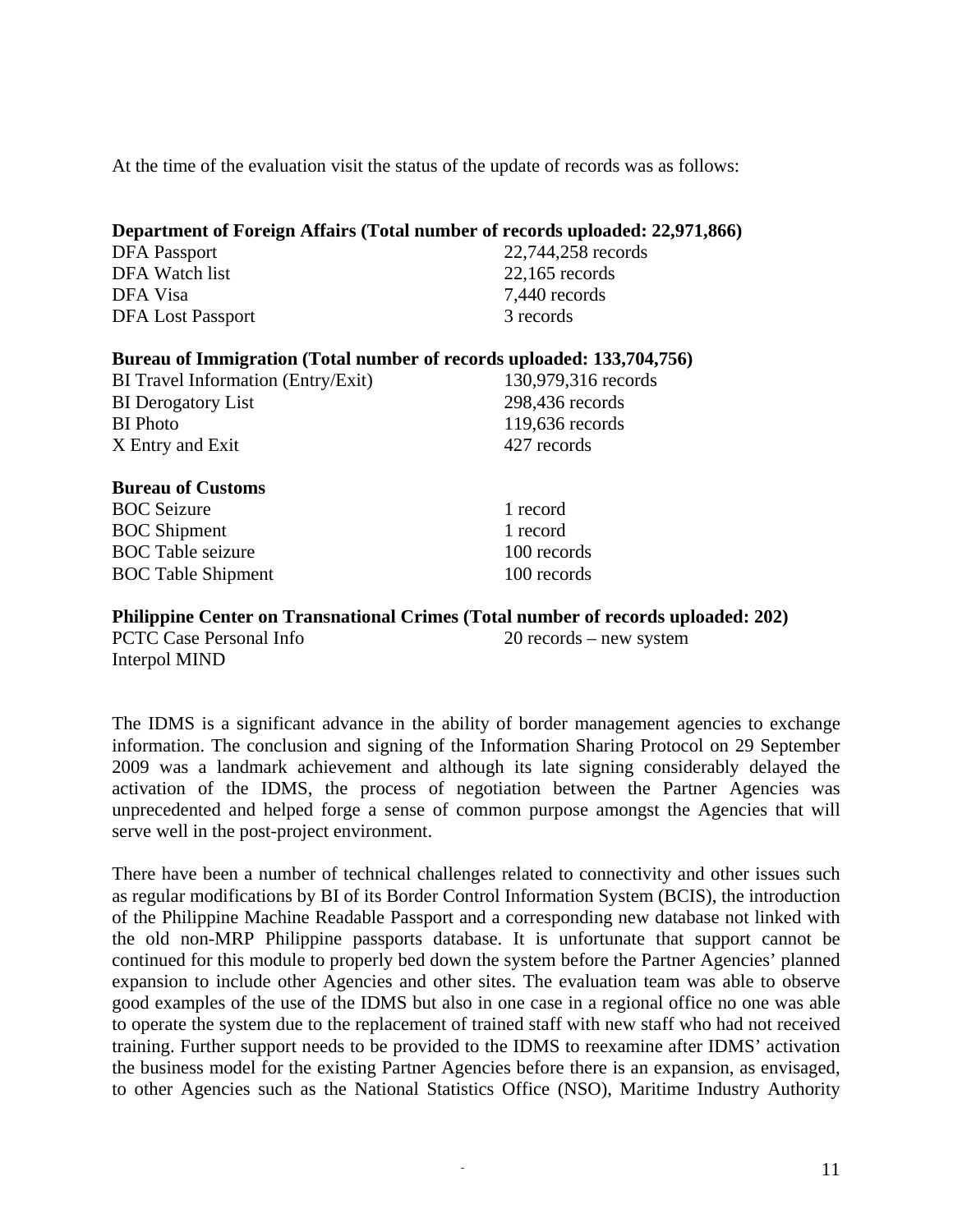<span id="page-11-0"></span>(MARINAS), Land Transportation Office (LTO), National Bureau of Investigation (NBI), Philippine National Police (PNP) and Armed Forces of the Philippines (AFP). BI and DFA are the Agencies who are clearly deriving direct benefit from the IDMS. The system at present basically provides for checks against known information (entry/exit data, watchlists, issued passports etc.).

There appears to be very little capacity to seriously query the system (by NICA, PCTC) to develop trends and profiling intelligence which could in turn enhance alert lists. Part of this relates to what information is being collected, for example by BI at entry/exit. At the moment this information is very basic. There also appears to be a significant lag in the case of some Agencies in what should be almost real-time updating of the IDMS records. For this reason additional support is needed for a software engineer to continue making enhancements to the system. Failing this, the IDMS will not realize its potential and as its lack of utility becomes apparent the participation of the Partner Agencies will fall off.

### *Module 3*

#### Technology Applications

The project provided assistance for the consolidation of the Machine Readable Passport (MRP) database and the old passport database (over 8 million records). This included adding 1 million digitized passport photos to the old database where previously there were none. The MRP database contains 2.7 million records with digitized photos. A transfer module between the issuance center (located outside DFA HQs) and the DFA headquarters was also developed. There are approximately 10 million Philippine passports in circulation with an issuance/ renewal rate of about 2 million per annum. The evaluation team observed passport issuance in Cebu (450 passports per day) and Davao which has a similar number. The issuance procedures which were recommended for streamlining in the mid-term evaluation have been improved and both offices were busy, efficient and customer oriented.

The awareness raising and information campaign on document integrity and the importance of valid travel documents.

The campaign was conducted in Regions 1, 7, 9 and 11 and the National Capital Region (NCR) using TV and radio spots, newspaper ads, billboards, mobile billboards on jeepneys and other means of public transportation posters and a variety of information materials. The spot 'Pekeng Passport' has over 16,000 hits on YouTube. DFA has budgeted for continued material production.

A call center, the Consular Information Center, was set up at DFA. The project paid for two phone lines & DFA contributed four additional lines the call center fields approximately 800 calls per day mainly with questions related to passports.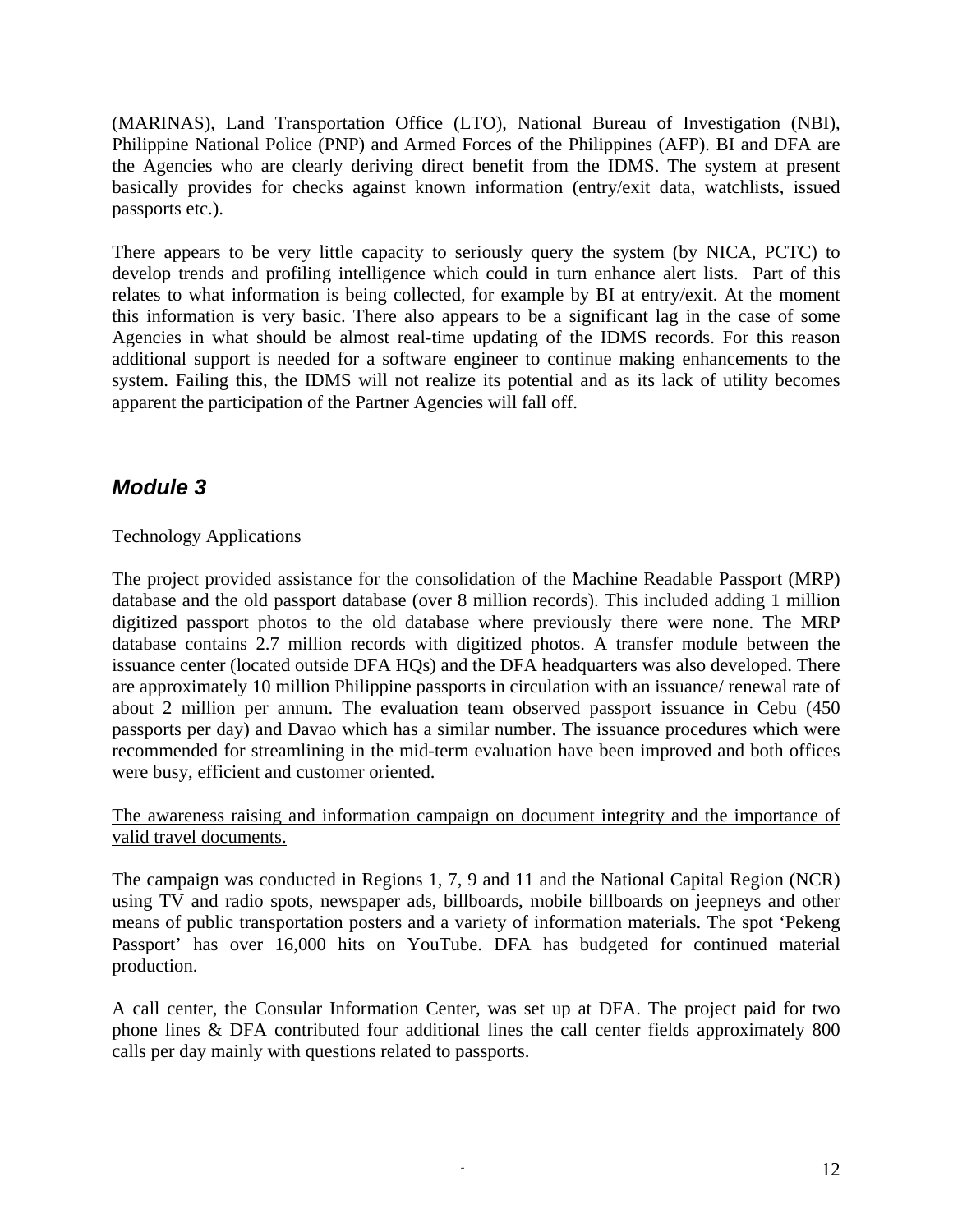<span id="page-12-0"></span>Training has been conducted with DFA on document security (passports and breeder documents). A pool of 12 trainers (3 teams of 4) has been formed and DFA has budgeted for future trainings post-PBMP.

Given the large number of Overseas Foreign Workers (OFWs), their importance to their economy and the concern for their welfare, continuous information campaigns with nationwide coverage are essential to protect potential OFWs from unscrupulous operators. With the passport application now streamlined and efficient, there is no need for an applicant to involve a third party or 'fixer'. DFA has already noted a decrease in the use of fixers. There is great potential to expand the information campaign to other areas of concern such as human trafficking.

### *Module 4*

Training focused on Training of Trainers, Document Integrity, Imposter Recognition, Integrated Border Management, IDMS, Interpol and MIND system, and Advance Technical Training for IT Administrators.

The training design was formed after a detailed training needs assessment. In all, 75 sessions were conducted with approximately 2,000 participants from Partner Agencies and other Agencies engaged in border management. The full list of trainings is contained in Annex I. High quality training materials were developed including manuals for passport examination, passport issuance, tackling timber smuggling and digital information management.

While the IDMS may be considered the showpiece of the PBMP the Training has had an even more catalytic effect in breaking down the previous insularity of the Project Partner Agencies and fostering a common understanding and sense of purpose around border management. It has also gone a long way to developing a sense of inclusion of the regional managers and staff - this may be the most difficult thing to sustain. The evaluators were repeatedly told by managers and staff in Manila and in the regional project site how much the training has been valued. From the Training of Trainers (TOT) graduates BI has formed a training team which in the words of the Deputy Commissioner of Immigration is "a big leap forward." Similarly, DFA has formed a cadre of trainers. This institutionalization of training is a positive product of the project and would benefit from continued coordinated external support to ensure interagency and regional inclusion. There is a risk that training will revert to an internal agency basis with ad hoc external support by donors and some of the common sense of purpose will be lost.

## **RELEVANCE**

The Project has been able to be faithful to its Project Purpose and retain its relevance throughout, mainly through the project governance and consultative mechanisms, the Advisory Project Steering Committee and Working Groups. This project architecture has been critical in a continuous process of adjustment to project activities for the project to remain relevant through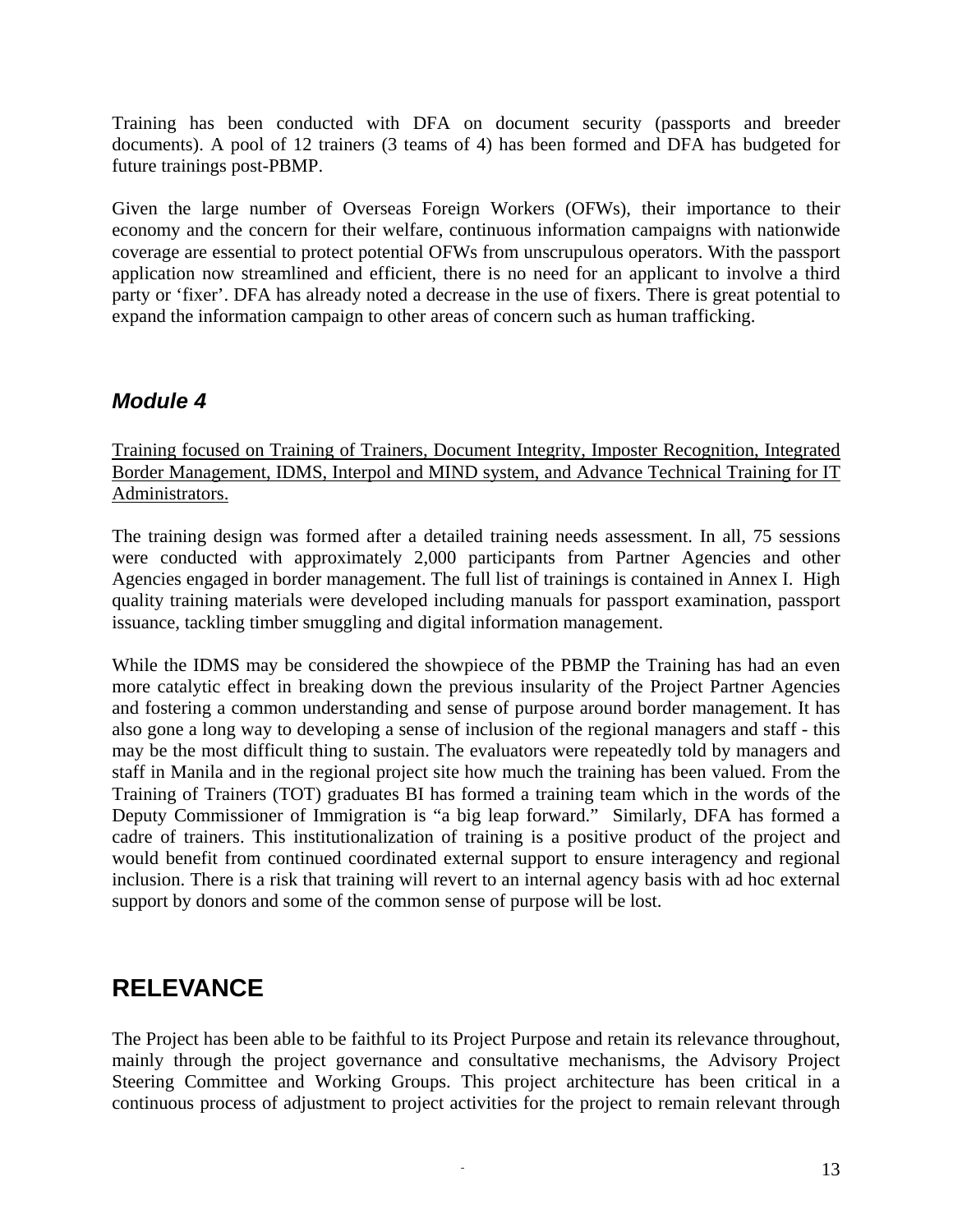<span id="page-13-0"></span>its life to an evolving border management environment. Generally speaking the Partner Agencies have a shared view of what lies ahead and what the nature of their ongoing cooperation needs to be.

The specific reference to the PBMP in the Medium Term Philippine Development Plan (2004 - 2010) revision of 2008 under Chapter 24: Responsive Foreign Policy, indicates if anything the increasing relevance of the project (Annex III).

The United Nations Security Council Resolution (UNSCR) 1373 of 28 September 2001 retains its importance and is clearly held by Partner Agencies as a key instrument.

## **IMPACT**

The PBMP is widely recognized by the Philippine Government as contributing to positive change both at the individual agency level and collectively in helping to transform a view across the government on border management. The evaluators were told by DFA that the PBMP "was the best thing that ever happened to the Department of Consular Affairs." This kind of sentiment was echoed throughout the evaluation mission.

Because the PBMP is a pilot project its potential for national impact is limited and largely rests on the ability of the project modules to be replicated in other Agencies and other sites. The project has delivered that platform to the GoP and in this sense has given significant impetus for change in border management in the Philippines. That the successor phase to the PBMP has been placed under the stewardship of the powerful Anti-Terrorism Council (ATC) is a significant statement on the impact of the project.

## **EFFECTIVENESS**

The project has been effective in terms of delivering on the project purpose and expected project results through very strong coordination mechanisms with the government and an impressive list of project activities and accomplishments. On the other hand, poor collection of data by Project Agencies hampers the measurement of some indicators of the projects effectiveness. For example, the project support to DFA's Machine Readable Passport Project was definitely instrumental in enabling the issuance of machine readable passports, but the actual issuance process does not adequately address fraudulent measures to obtain passports nor collect data on rejections of passport applications.

## **EFFICIENCY**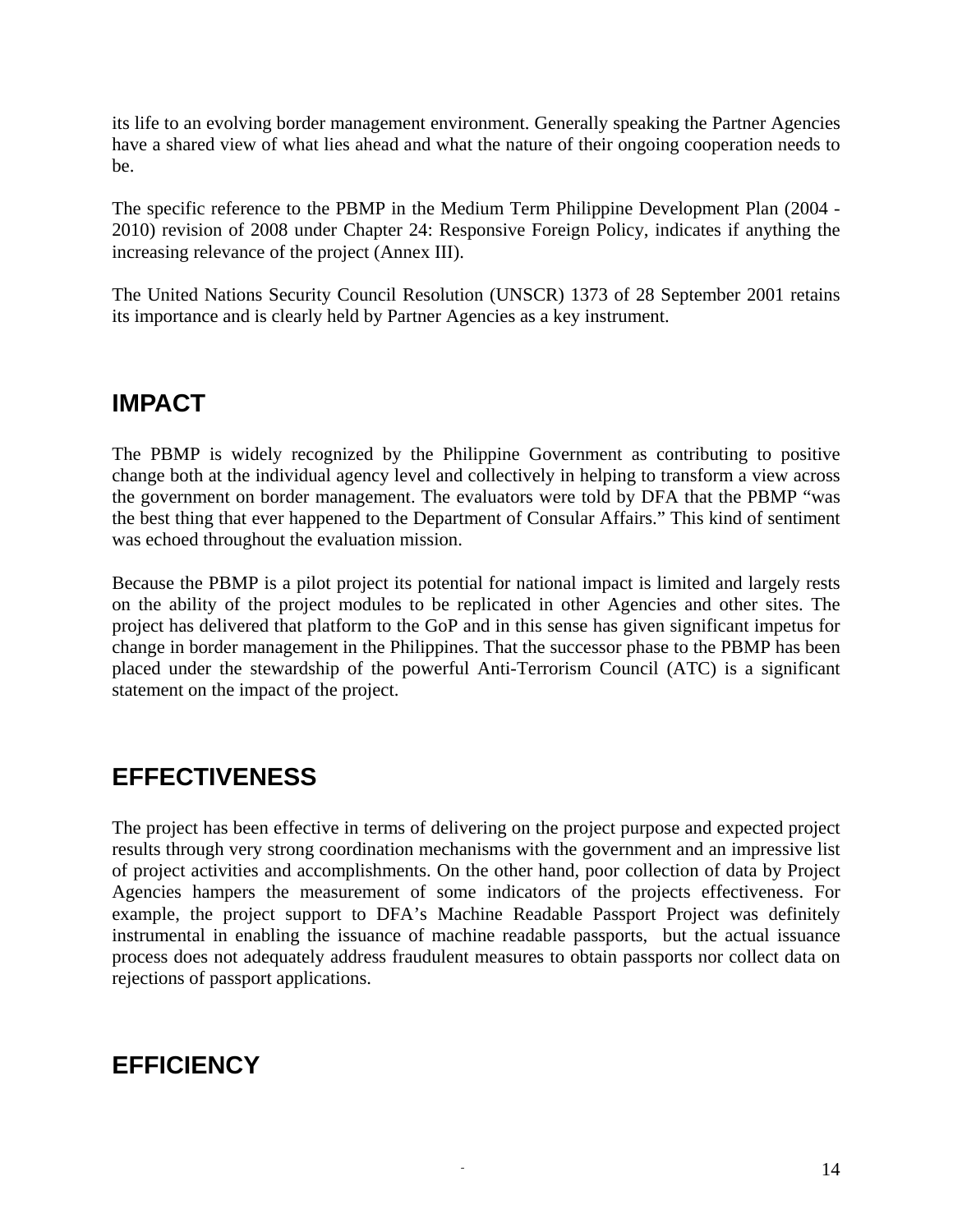<span id="page-14-0"></span>The project activity plan was laid out annually with a budget, cash flow projection in Annual Workplans for 2006, 2007 and 2008. The project has been generally faithful to the Annual Workplans and budgets as a key measure of its efficiency. Approximately 650,000 Euros remain unspent due to savings on travel, printing and the end of Project forum. A no-cost extension was sought but was not possible. The cases where implementation has been delayed have been outside the projects control and adjustments have been made in the next Workplan. In other cases work that was not foreseen, such as development of Agency databases and connection to Interpol, have been accommodated within workplans and available resources.

In line with IOM Procurement Procedures and Guidelines, and following the EC Rule of Origin quotes from three different providers in the Philippines and in Europe were obtained. The bulk of the equipment, relates to the activities for the common database development under Module 2 and the technology applications in support of the MRP under Module 3. The procurement of equipment has also been done in accordance with the EC sourcing regulations as stipulated in the Contribution Agreement between IOM and the EC Delegation in Manila signed for the implementation of the project.

Project Progress is tracked through the following reports:

- 1. Training Reports
- 2. Bi-monthly Activity Reports
- 3. Six-monthly Reports
- 4. Annual Reports
- 5. Financial Reports

The detail of these reports provides ample evidence that the activities of the project are intensive, the quality of the materials developed is high and the budgetary management is consistent with the level of activity. A summary report of project activities can be found in Annex I.

# **SUSTAINABILITY**

The issue of sustainability rests on the answer to three questions

- Will intelligence information be efficiently shared among agencies involved in BM through a linked and secured IT system? (Result 2)
- Will circulation of false identity documents be prevented through promotion of a higher public awareness and professional capacity on the tenets of improved border control and identity document veracity? (Result 3)
- Will the capacity of Border Management senior and technical staff increase through appropriate training activities (gender and culturally-sensitive), including counterterrorism topics? (Result 4)

Intelligence information will be shared amongst Agencies as prescribed by the Information Sharing Protocol. There are already plans to include other Agencies. As noted earlier there are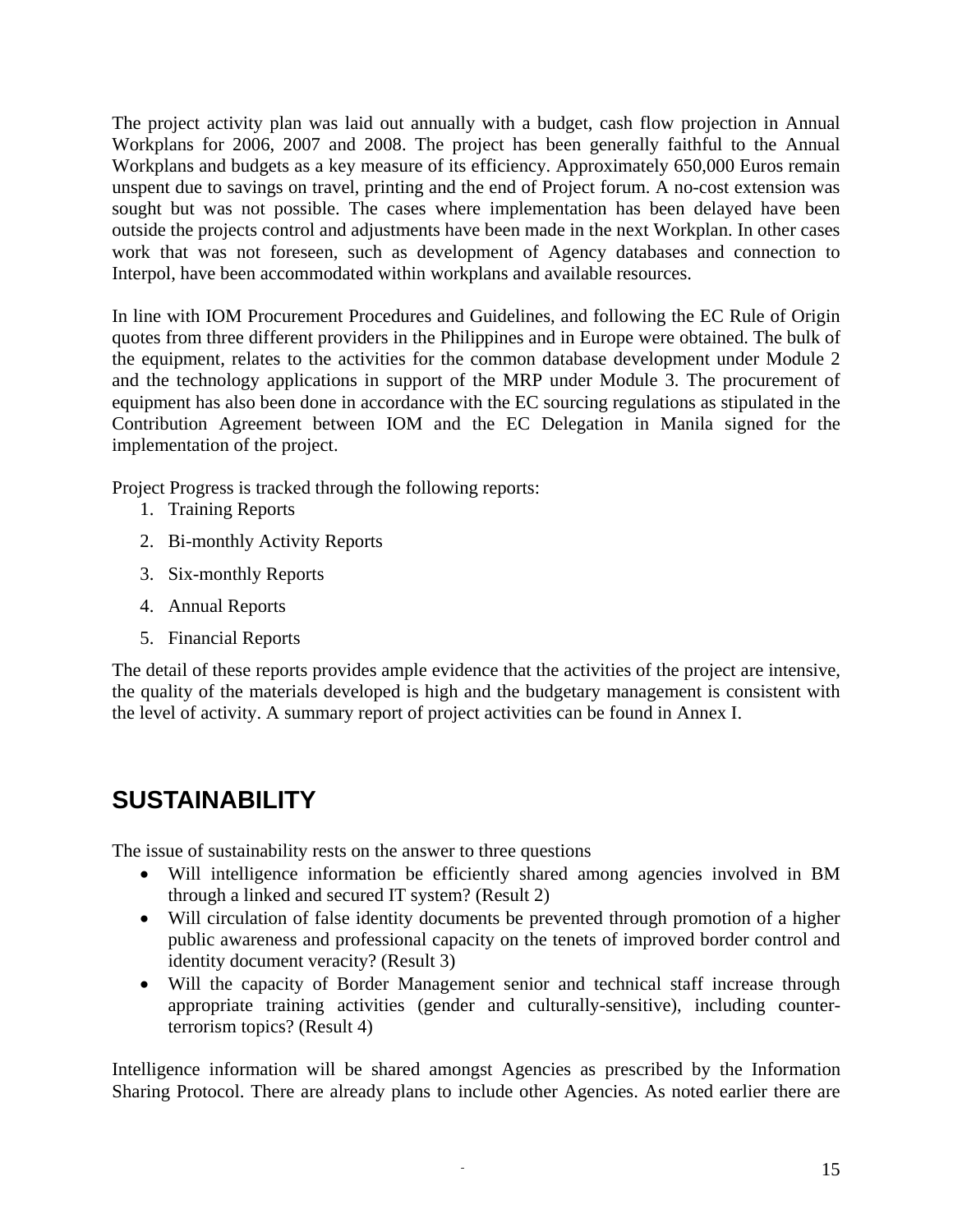<span id="page-15-0"></span>some issues with the IDMS that need to be resolved and the failure to take these into account could affect the future of the system.

The measures taken to introduce machine readable passports including the work done on the passport databases and the whole issuance system undoubtedly gives the Philippine passport a greater level of security and credibility. Serious weaknesses remain in breeder documents particularly birth certificates but this is not a problem that is unique to the Philippines and there is a reasonable expectation that these weaknesses will continue to be addressed. The information campaign is budgeted for continuation and has great potential as a model for a campaign against human trafficking.

The elements for sustaining the capacity of border management senior and technical staff can pose difficulties because training needs to be a continuous activity. There has been an institutionalization of training in some of the Partner Agencies but, as pointed out earlier, the interagency character of future training will be difficult to sustain without continued external assistance. In Agencies where training is not institutionalized regular mobility of staff is a significant issue. The PBMP developed terms of reference for the Training Coordination Working group to take over responsibility for continued training. The TORs were sent to the Heads of Agency for approval but it is not known where this now stands. It would be desirable if this Group can be reactivated and supported.

A mechanism to sustain the activities of the Project Steering Committee has been established in the form of the Anti-Terrorism Council. The role of the ATC will be critical in securing resources and providing overall guidance for the continuation of activities, such as the expansion of the IDMS, in a post PBMP environment.

A key development has been revisions to the Medium Term Philippine Development Plan (MTPDP) that reflects a conceptual shift in relation to border management from a purely military to a more comprehensive interagency approach. An extract of the relevant part of the MTPDP is in Annex II. The MTPDP which is a product of PBMP Project Partner the National Economic Development Agency (NEDA) provides the basis for Agencies to budget for activities on the basis that they support the MTPDP. Most Partner Agencies have included the costs of PBMP activities in their 2009-2010 budget submissions.

## **RECOMMENDATIONS**

- 1. Evaluate and review performance and utility of IDMS particularly examining the data fields with an eye to strengthening the analytical capability of the system. Currently the IDMS does not capture sufficient arrival/departure data to allow for the analysis of trends. A dedicated software engineer will be required.
- 2. Extend connectivity of the IDMS to nationwide locations of Partner Agencies. While project experience shows that each location poses different challenges these are mainly related to cost and connectivity and should be manageable.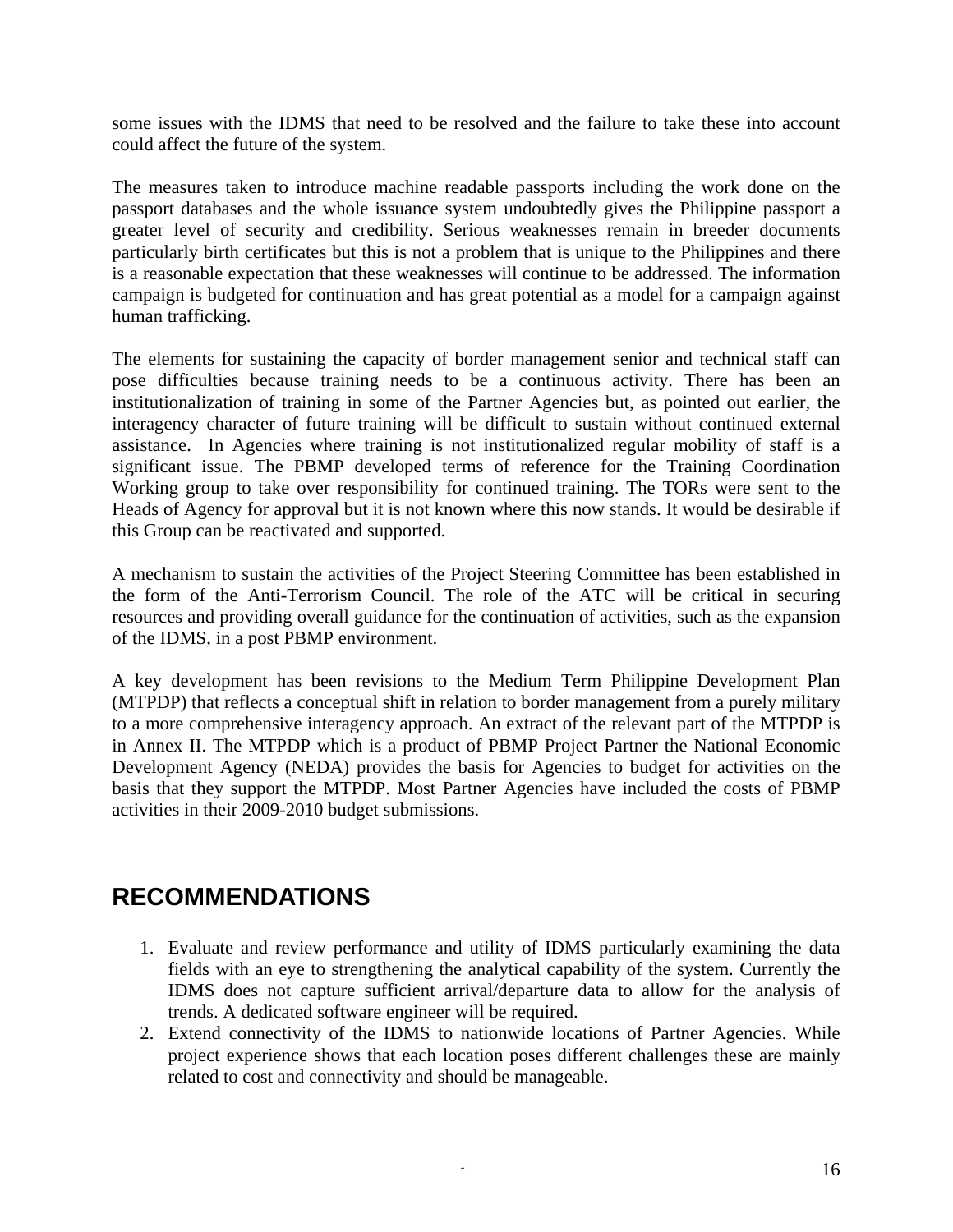- 3. Extend connectivity of the IDMS to other government Agencies. There is normally significant development and upgrading of individual agency databases required before integration into the IDMS is possible. A dedicated software engineer will be required.
- 4. The design and delivery mechanisms of the public information campaign can be utilized to promote awareness of other related issues such as counter-trafficking. As has happened in Davao, Media and Communications university students and theater groups could cascade effect through the development of their own awareness activities.
- 5. The Training Coordination Working Group should be reactivated and supported.
- 6. The need for continued training activities through senior officials to line staff will remain for some time. Although the responsibility for the continuation of project activities and the development of border management rightly now falls to the Government, continued training activity would be an appropriate means of continued support.
- 7. Assistance to improve systematic data collection among Partner Agencies would be invaluable in terms of designing future projects.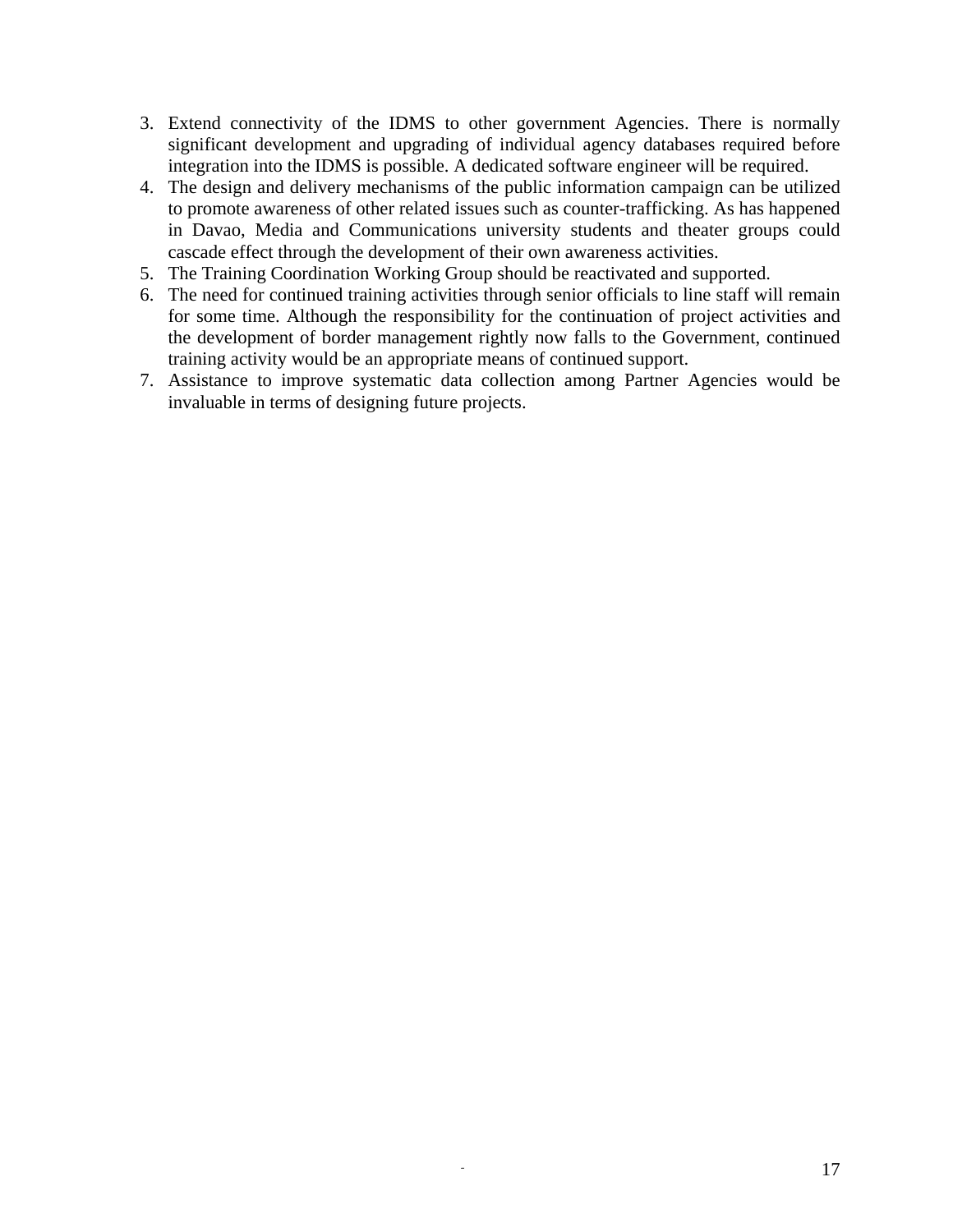## <span id="page-17-0"></span>**ANNEX I Activities & Achievements: January 2006 to December 2008**

#### **Module 1**

o Preparation and finalization of Assessment Report on border management strategies and priorities in the Philippines

#### **Module 2**

- o Establishment of Technical Working Group (IOM, NICA) and Extended Working Group (BI, BOC, DFA, NICA, PCTC, IOM)
- o Conduct of IT Needs Assessment, including review of existing databases and functions
- o Upgrading and refurbishment of Integrated Data Migration System (IDMS) Data-Center site
- o Procurement of equipment for Data Center, Partner Agencies' HQs, and field offices at the regional Pilot Sites
- o Testing of procured equipment for Data Center, Partner Agencies' HQs and field offices at the regional Pilot Sites
- o Conduct of pre-installation site visits
- o Shipment of procured equipment to field offices at the regional Pilot Sites
- o Delivery and installation of equipment at Data Center, Partner Agencies' HQs and field offices
- o Site surveys for Wide Area Network (WAN) and finalization of WAN design
- o Initialization of WAN set-up
- o Installation and configuration of WAN links at Data Center, Partner Agencies' HQs and field offices at the regional Pilot Sites
- o Testing of WAN links at Partner Agencies' HQs and field offices at the regional Pilot Sites
- o Activation of WAN
- o Development of IDMS
- o Installation of database server at Data Center for IDMS
- o Set-up and testing of Security/Anti-Virus and E-mail systems in support of IDMS
- o Installation of Security/Anti-Virus and E-mail systems
- o Creation of centralized database for PCTC in support of IDMS
- o Installation and testing of PCTC database in support of IDMS
- o Development of BOC database in support of IDMS
- o Creation of consolidated passport database for DFA in support of IDMS
- o Creation of entry/exit database for BI as well as of a secondary inspection module in support of IDMS
- o Signing of Information Sharing Protocol committing Partner Agencies to share information as well as endorsing and authorizing the activation of IDMS
- o Activation of IDMS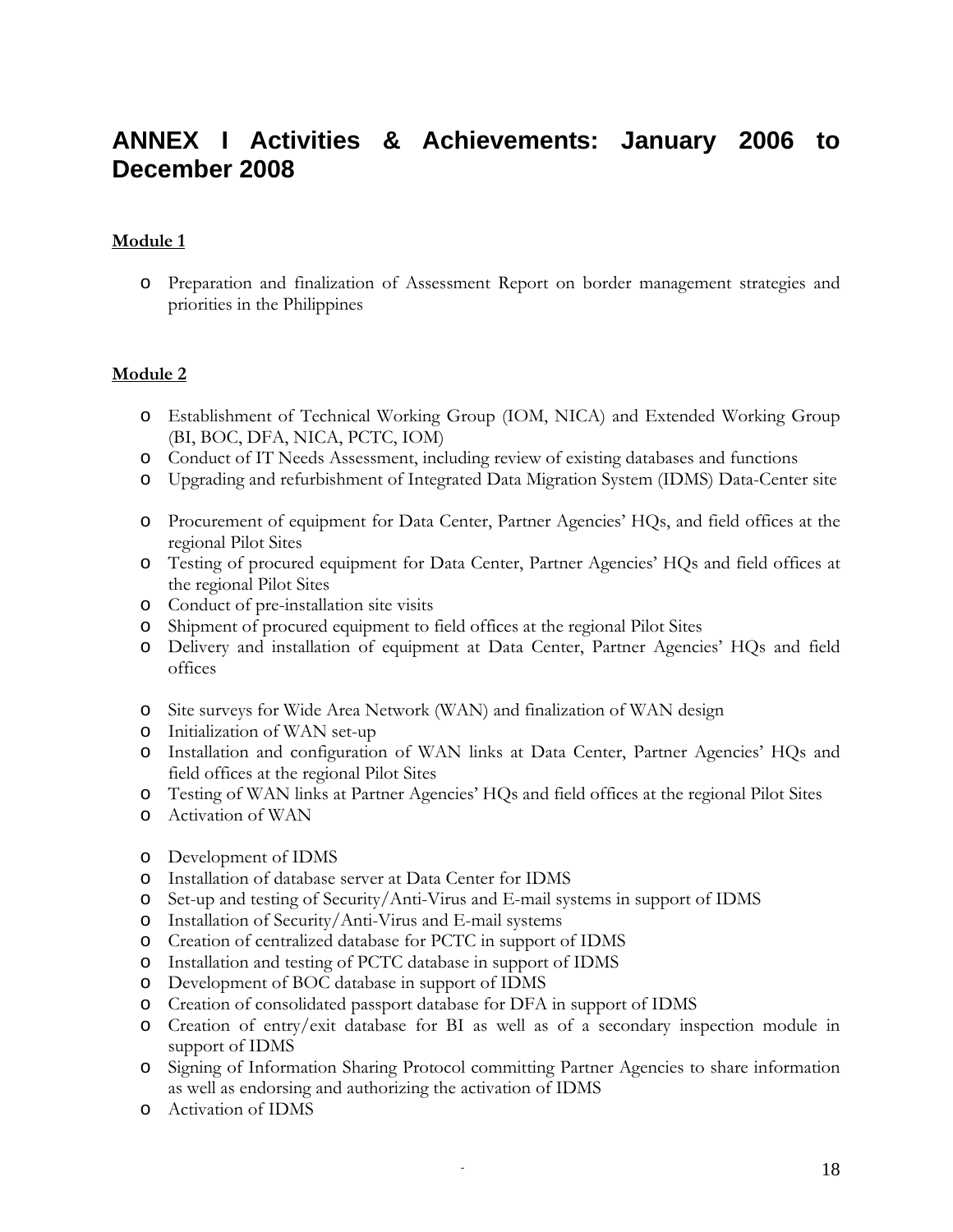- o Design and development of PBMP/IDMS Intranet
- o Testing of PBMP/IMDS Intranet
- o Initiation of data population of PBMP/IDMS Intranet
- o Launching of Intranet
- o Establishment of link with INTERPOL databases via IDMS
- o Conduct of IT Training Activities for technical staff: IT Administrators, IT Support, Software Developers and Database Administrators, and IT Managers
- o Conduct of IT Training Activities for users: Digital Information Management
- o Conduct of IDMS-related training activities (IT staff, users and supervisors)
- o Development and printing of manuals for the IT trainings

#### **Module 3**

- o Development of Information Campaign on use of valid travel documents, including over-all concept of campaign, campaign strategy, and creative materials
- o Conduct of pre-campaign survey to identify target groups, assess levels of knowledge, and identify media preferences
- o Conduct of Focus Group Discussions in Pilot Sites to evaluate creative material
- o Conduct of field visits to meet with Partner Agencies' regional offices, assess media channels, and establish contacts with prospective partners
- o Convening of working sessions with Partner Agencies to discuss over-all concept of the campaign and strategy envisioned, prospective activities, and creative and information material developed
- o Development and finalization of creative materials and information materials
- o Launch of information campaign in parallel with DFA Consular Information Center
- o Translation of information materials in the languages spoken at the regional Pilot Sites
- o Conduct of workshops for the establishment and operation of the Consular Information Center within the DFA/OCA
- o Procurement of equipment for the Consular Information Center
- o Dissemination of campaign materials:
	- o Travel Document Brochure (English, Filipino, Cebuano, Chavacano, Ilocano, Maranaw, Maguindanao, Tausug)
	- o MRP Leaflet (English, Filipino)
	- o TIPS for Passport Application Postcard (English, Filipino)
	- o Philippine Passport Act Penalties Poster (English, Filipino)
	- o Philippine Passport Act Penalties Postcard (English, Filipino)
	- o Stolen & Lost Passport Poster (English, Filipino)
	- o "Handa ka na ba?" Comics Series
	- o Passport Games & Trivia
- o Conduct of workshops for university-level students on issues of the campaign and migration-related issues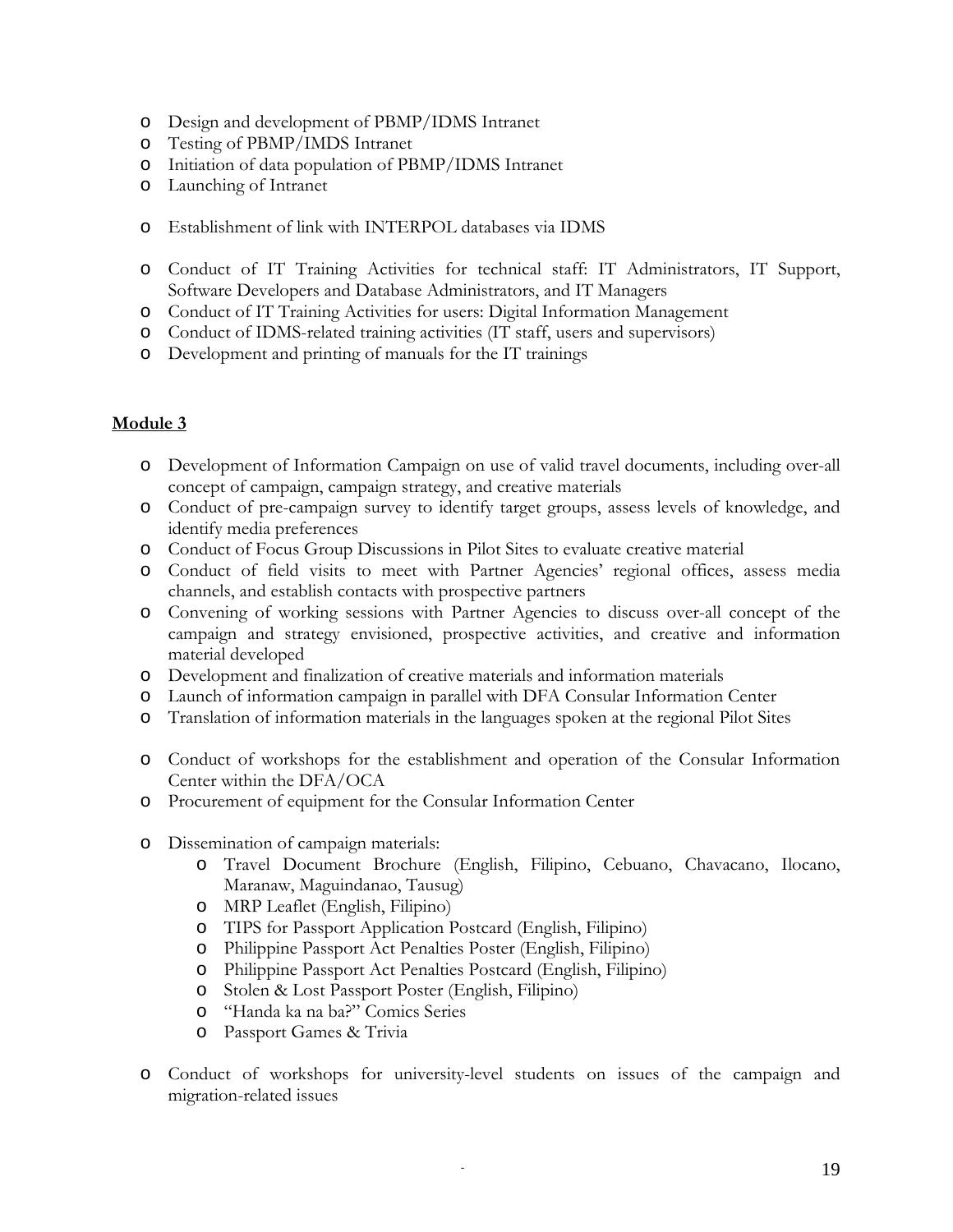- o Development and staging of theatre play (*Karaoke Dreams*) on the importance of authentic travel documents and consequences of irregular migration in Manila, Cebu, Davao, Laoag, and La Union.
- o Conduct of workshop for theater groups for community-based staging of *Karoke Dreams* in regional Pilot Sites
- o Production and dissemination of *Karaoke Dreams* video
- o Printing and dissemination of *Karaoke Dreams* Script
- o Development, printing and dissemination of Facilitator's Guide for *Karaoke Dreams* video
- o Conduct of Forum with Local Government Units
- o Participation in Job Fairs and communications events in Manila, Cebu, Davao, and Zamboanga
- o Organization and conduct of Biometrics workshops on relevance and uses of Biometrics in identity and passport documentation
- o Organization and conduct of Passport Issuance trainings
- o Organization and conduct of Training on Irregular Migration (Trafficking & Smuggling) for Consular Officers
- o Procurement of training equipments and materials
- o Development and printing of Passport Issuance Manual
- o Assessment of possible IT-related technical assistance to DFA in connection with Machine Readable Passport project
- o Review of existing passport application system following discussions held with DFA regarding possible IT-related technical assistance in connection with Machine Readable Passport project.
- o Development of software for processing of DFA passport application form
- o Upgrading of DFA passport database
- o Consolidation of passport databases for passport records (hand-scripted, machine-readable)
- o Establishment of connection between DFA and off-site MRP Issuance Center

#### **Module 4**

- o Conduct of Training Needs Analysis among all Partner Agencies at the beginning and midterm of project implementation
- o Establishment of Training Coordination Working Group (BI, BOC, DFA, NEDA, NICA, PCTC, IOM)
- o Conduct of Training Coordination Working Group meetings
- o Drafting of Terms of Reference for Training Coordination Working Group post-PBMP
- o Development of training curriculum and related materials for trainings conducted
- o Development of basic training modules on Document Examination & Fraud Detection, Impostor Recognition, Passenger Assessment, Information Sharing, Integrated Border Management
- o Conduct of Training Activities:
	- o Performance Measurement Indicators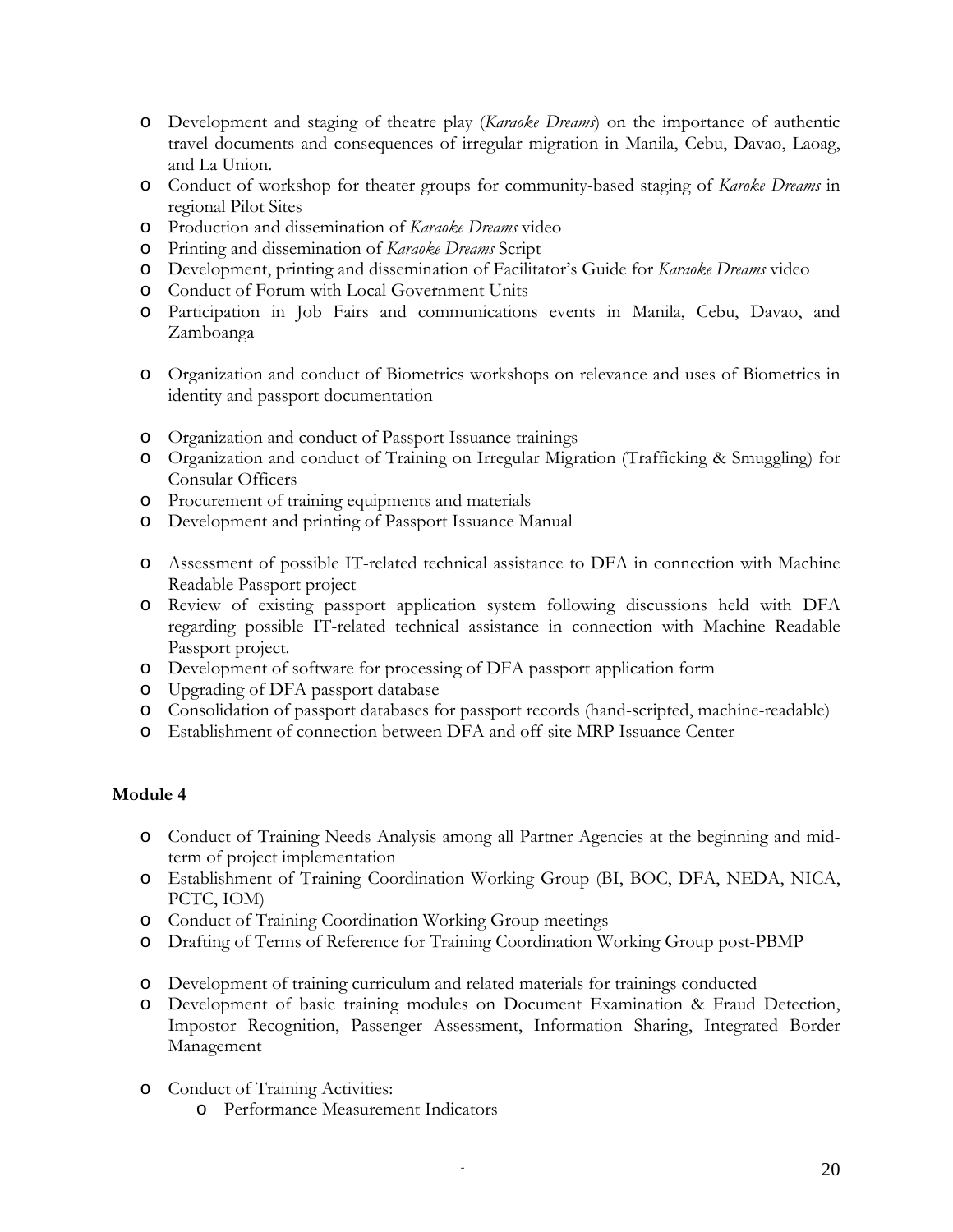- o Facilitation Skills
- o Strategic Training & Development
- o Training for Operational Education
- o Training of Trainers: Imposter Recognition
- o Training of Trainers: Intelligence
- o Impostor Recognition
- o Passport Fraud (Basic, Intermediate)
- o Fraudulent Document Detection (Basic)
- o Advanced Document Recognition
- o Passenger Assessment
- o Introduction to Basic Intelligence
- o Information Sharing
- o Integrated Border Management
- o IDMS/INTERPOL
- o Combating Timber Smuggling
- o Identification & Handling of Dangerous Drugs
- o Counter-Trafficking
- o Development and printing of INTERPOL Manual
- o Development and printing of Passport Examination Manual
- o Development and printing of a manual on Tackling Timber Smuggling: An Introductory Guide for Enforcement Officials,
- o Conduct of Blind Trials to assess impact of Impostor Recognition trainings
- o Drafting of Terms of Reference of Training Coordination Working Group (TCWG) post-PBMP in support of training sustainability

#### **End of Project Forum**

- o Conduct of workshops with Partner Agencies in preparation for End of Project Forum
- o Organization of End of Project Forum to discuss project results and expectations of the future of border management in the Philippines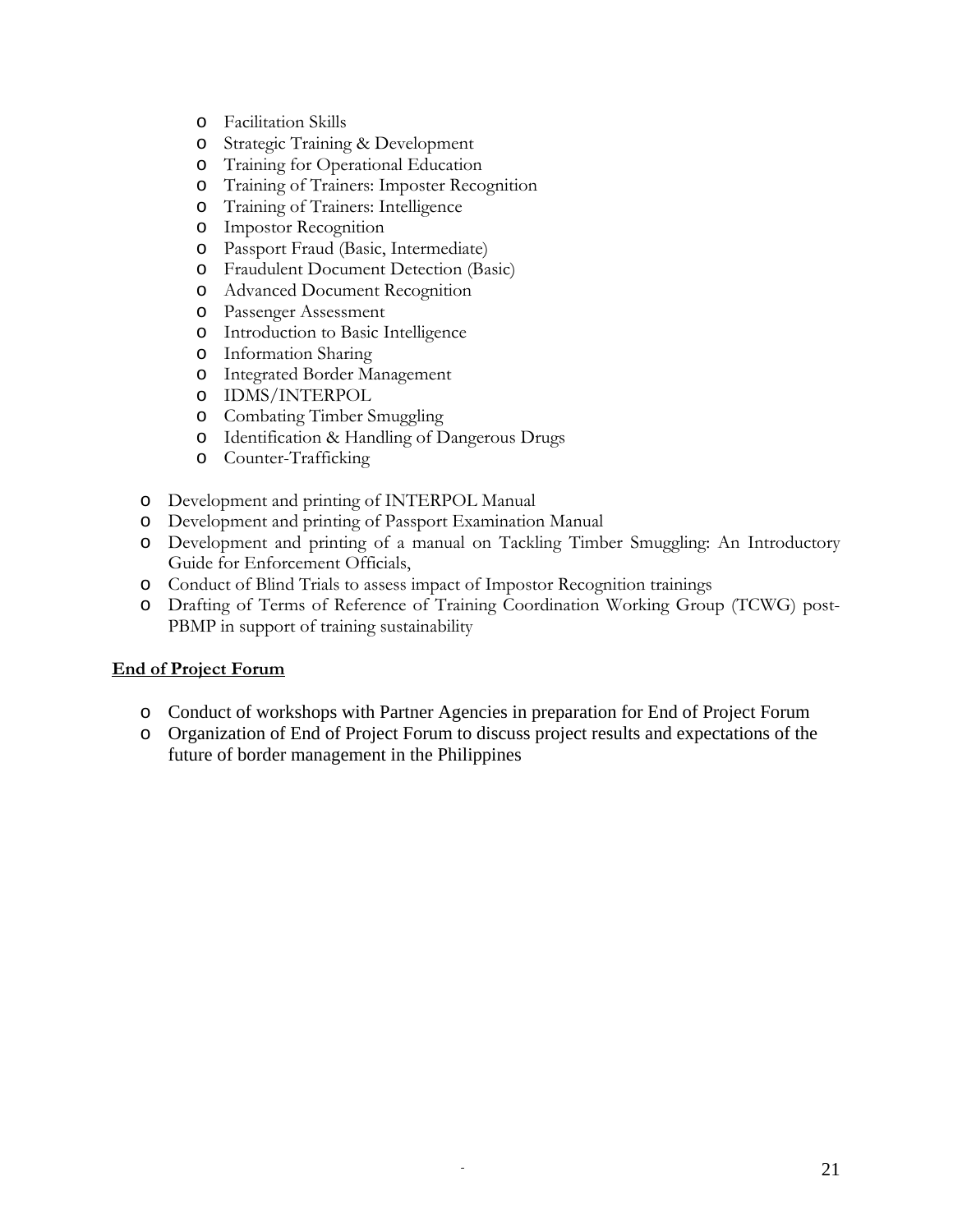# <span id="page-21-0"></span>**ANNEX II Training Activities: January 2006 to December 2008**

| <b>TRAINING COURSES</b>                                     |                 |                         |  |  |
|-------------------------------------------------------------|-----------------|-------------------------|--|--|
| <b>SUBJECT</b>                                              | <b>LOCATION</b> | <b>DATE</b>             |  |  |
| <b>MODULE 2</b>                                             |                 |                         |  |  |
| Advanced Network and Systems Administration                 | Manila          | 23, 25-27 October 2006  |  |  |
| Basic Network and Systems Administration                    | Manila          | 6-9 November 2006       |  |  |
| Training for Software Engineers and Database Administrators | Manila          | 6-9 November 2006       |  |  |
| IT Institutional Governance                                 | Manila          | 16-17 November 2006     |  |  |
| Digital Information Management                              | Manila          | 31 July - 3 August 2007 |  |  |
| Digital Information Management                              | Manila          | 7-10 August 2007        |  |  |
| Digital Information Management (Regional)                   | Manila          | 26-28 November 2007     |  |  |
| Digital Information Management (Regional)                   | Manila          | 10-12 December 2007     |  |  |
| IDMS: IT Technical                                          | Manila          | 6-10 October 2008       |  |  |
| <b>IDMS</b> : Users                                         | Manila          | 13-15 October 2008      |  |  |
| <b>IDMS</b> : Users                                         | Cebu*           | 20-22 October 2008      |  |  |
| <b>IDMS</b> : Users                                         | Davao*          | 27-29 October 2008      |  |  |
| <b>IDMS</b> : Users                                         | Laoag           | 10-12 November 2008     |  |  |
| Advanced Technical Management & Support                     | Manila          | 10-18 December 2008     |  |  |
| <b>MODULE 3</b>                                             |                 |                         |  |  |
| Biometrics for Operational Staff                            | Manila          | 11 November 2006        |  |  |
| Biometrics for Senior Officials                             | Manila          | 13 November 2006        |  |  |
| Consular Information Center - DFA                           | Manila          | 03, 15 August 2007      |  |  |
| Digital Information Management - DFA                        | Manila          | 12-14 November 2007     |  |  |
| Passport Issuance                                           | Manila          | 20 June 2008            |  |  |
| Passport Issuance                                           | Manila          | 26 July 2008            |  |  |
| Passport Issuance                                           | Manila          | 9 August 2008           |  |  |
| Passport Issuance                                           | Manila          | 16 August 2008          |  |  |
| Passport Issuance                                           | Manila          | 30 August 2008          |  |  |
| Passport Issuance                                           | Manila          | 6 September 2008        |  |  |
| Passport Issuance                                           | Manila          | 13 September 2008       |  |  |
| Passport Issuance                                           | Cebu            | 13 September 2008       |  |  |
| Passport Issuance                                           | Manila          | 27 September 2008       |  |  |
| Passport Issuance                                           | Manila          | 11 October 2008         |  |  |
| Passport Issuance                                           | Manila          | 25 October 2008         |  |  |
| Passport Issuance                                           | Davao*          | 15 November 2008        |  |  |
| Passport Issuance                                           | La Union        | 16 November 2008        |  |  |
| Passport Issuance                                           | Manila          | 22 November 2008        |  |  |
| Passport Issuance                                           | Manila          | 29 November 2008        |  |  |
| Trafficking & Smuggling - DFA                               | Manila          | 17 December 2008        |  |  |

*-*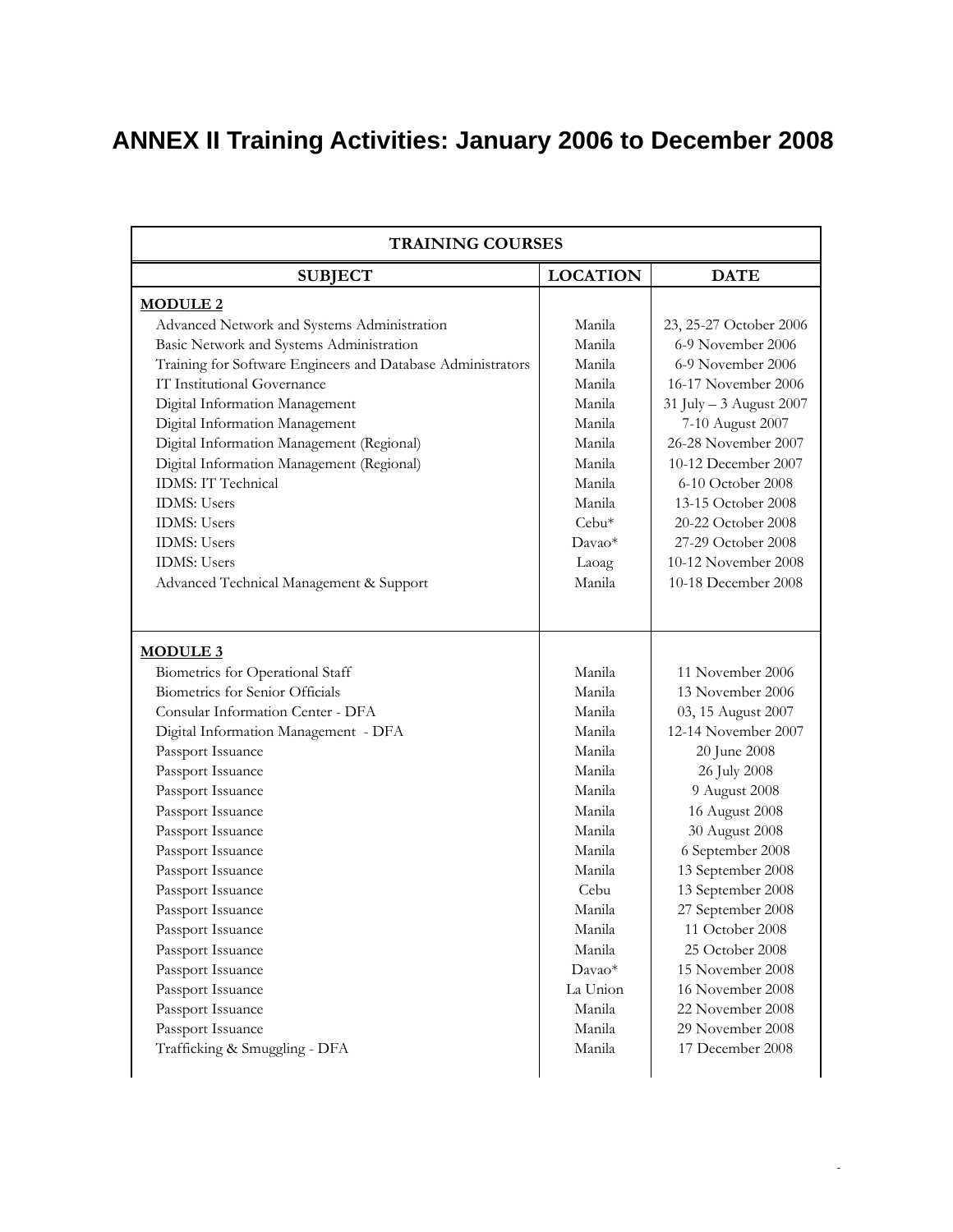| <b>TRAINING COURSES</b>                               |                 |                       |  |  |
|-------------------------------------------------------|-----------------|-----------------------|--|--|
| <b>SUBJECT</b>                                        | <b>LOCATION</b> | <b>DATE</b>           |  |  |
| <b>MODULE 4</b>                                       |                 |                       |  |  |
| Performance Measurement Indicators                    | Manila          | 10 August 2006        |  |  |
| Training Facilitation Skills and Imposter Recognition | Manila          | 19-21 September 2006  |  |  |
| Imposter Recognition*                                 | Zamboanga       | 07 October 2006       |  |  |
| Imposter Recognition*                                 | Cebu            | 08 October 2006       |  |  |
| Imposter Recognition*                                 | Manila          | 09 November 2006      |  |  |
| Imposter Recognition*                                 | Davao           | 25 November 2006      |  |  |
| Imposter Recognition*                                 | Laoag           | 23 February 2007      |  |  |
| Strategic Training & Development                      | Manila          | 5-9; 26-29 March 2007 |  |  |
| Navigating Passport Fraud (Basic)                     | Davao           | 8-9; 10-11 May 2007   |  |  |
| Navigating Passport Fraud (Basic)                     | Cebu**          | 16-17, 18-19 May 2007 |  |  |
| Passport Fraud (Intermediate)                         | Manila***       | 28-30 May 2007        |  |  |
| Navigating Passport Fraud (Basic)                     | Manila****      | 3-4 July 2007         |  |  |
| Introduction to Basic Intelligence                    | Manila          | 5-9 November 2007     |  |  |
| Combating Timber Smuggling                            | Manila          | 5-6 December 2007     |  |  |
| Combating Timber Smuggling                            | Cebu            | 3-4 March 2008        |  |  |
| <b>Combating Timber Smuggling</b>                     | Davao           | 6-7 March 2008        |  |  |
| Information Sharing                                   | Davao           | 10 March 2008         |  |  |
| <b>Information Sharing</b>                            | Cebu            | 16 April 2008         |  |  |
| Training for Operational Education                    | Manila          | 19-23 May 2008        |  |  |
| Training of Trainers: Imposter Recognition            | Manila          | 26 May 2008           |  |  |
| <b>Integrated Border Management</b>                   | Manila          | 25-27 June 2008       |  |  |
| <b>Integrated Border Management</b>                   | Davao           | 30 June - 2 July 2008 |  |  |
| Training for Operational Education                    | Manila          | $4-8$ August 2008     |  |  |
| Fraudulent Document Detection (Basic)*                | Manila          | 8 September 2008      |  |  |
| <b>Advanced Document Recognition</b>                  | Manila          | 6-17 October 2008     |  |  |
| IDMS/INTERPOL: IT Staff                               | Manila          | 4 November 2008       |  |  |
| IDMS/INTERPOL: IT Supervisors                         | Manila          | 5 November 2008       |  |  |
| <b>IDMS/INTERPOL: Trainers</b>                        | Manila          | 6-7 November 2008     |  |  |
| Identification & Handling of Dangerous Drugs          | La Union        | 20-21 November 2008   |  |  |
| Identification & Handling of Dangerous Drugs          | Cebu            | 24-26 November 2008   |  |  |
| Passenger Assessment                                  | Manila          | 2-3 December 2008     |  |  |
| Counter-Trafficking                                   | Manila          | 4-6 December 2008     |  |  |
| Passenger Assessment                                  | Manila          | 8-9 December 2008     |  |  |
| Training of Trainers: Intelligence                    | Manila          | 8-12 December 2008    |  |  |
| Counter-Trafficking                                   | Manila          | 10-12 December 2008   |  |  |
|                                                       |                 |                       |  |  |

*\* 2 sessions conducted* 

*\*\* Open to participants from Cebu and Zamboanga* 

*\*\*\* Open to participants from other Pilot Sites nominated by BI \*\*\*\* Open to participants from Manila and Laoag*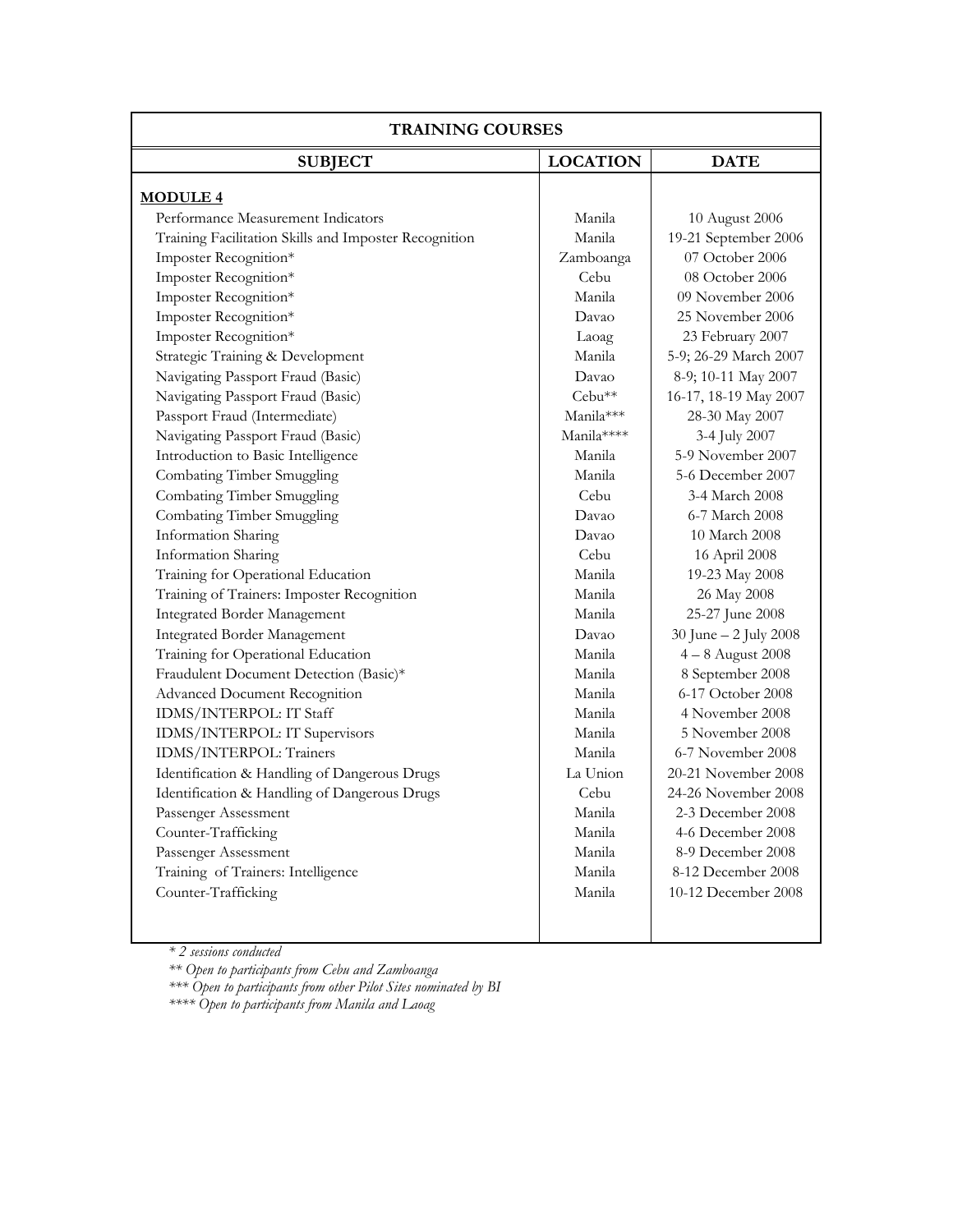#### **TRAINING STATISTICS: January 2006 to December 2008**

| PARTICIPANTS per PARTNER AGENCY 2006 - 2008 |       |       |       |              |  |
|---------------------------------------------|-------|-------|-------|--------------|--|
| <b>AGENCY</b>                               | Total | Total | Total | <b>TOTAL</b> |  |
|                                             | 2006  | 2007  | 2008  | 06-08        |  |
| <b>BI</b>                                   | 46    | 91    | 166   | 303          |  |
| <b>BOC</b>                                  | 60    | 74    | 133   | 267          |  |
| <b>DFA</b>                                  | 228   | 78    | 507   | 813          |  |
| <b>NEDA</b>                                 | 4     | 10    | 16    | 30           |  |
| <b>NICA</b>                                 | 24    | 48    | 124   | 196          |  |
| <b>PCTC</b>                                 | 35    | 38    | 84    | 157          |  |
|                                             |       |       |       |              |  |
| <b>Total</b>                                | 397   | 339   | 1030  | 1,766        |  |

*NOTE: Additional training participants as follows:* 

*2006* 

• *Biometrics for Operational Staff (9): BSP - 6, MECO – 1, NCC – 1, NSO – 1.* 

*2007* 

- *Passport Fraud (3): PNP 3*
- *Combating Timber Smuggling (9): Coast Guard 2, PNP Maritime 1, DENR 6.*

#### *2008*

- *Combating Timber Smuggling (25): DENR 13, FMB 2, Philippine Coast Guard 5, PNP Maritime 5.*
- *Integrated Border Management (65): Armed Forces of the Philippines 6, Bureau of Quarantine 5, DENR 2, Department of Health – 5, Maritime Industry Authority – 3, National Bureau of Investigation – 4, National Mapping and Resource Information Authority – 2, National Security Council – 4, National Statistics Office – 6, Philippine Coast Guard – 4, Philippine Drug Enforcement Agency – 2, PNP Firearms and Explosives Office – 3, PNP Maritime – 3, Philippine Overseas Employment Administration – 3, Mindanao Economic Development Council – 4, Airport Authority – 3, and Philippine Ports Authority – 6.*
- *Fraudulent Document Detection (3): Counter Terrorist Intelligence Center 1, DOTC 1, MARINA 1.*
- *Advanced Document Recognition (6): DOTC 1, MARINA 1, NBI 1, Malaysia Immigration 2, Siem Reap International Airport, Cambodia – 1.*
- *Identification & Handling of Dangerous Drugs (67): AFP 4, Bureau of Jail Management 1, CIDG 2,*   $DILG - 2$ ,  $HPGI - 1$ ,  $ICAG - 1$ ,  $MDC - 1$ ,  $MIG - 4$ ,  $NBI - 1$ ,  $NISG - 2$ , Office of the Provincial *Prosecutor – 1, Philippine Air Force – 4, Philippine Coast Guard – 4, PDEA – 8, Philippine Navy – 1, PNP – 7, PNP Crime Laboratory – 2, PNP Regional Intelligence – 13, POEA – 5, and PPA – 3.*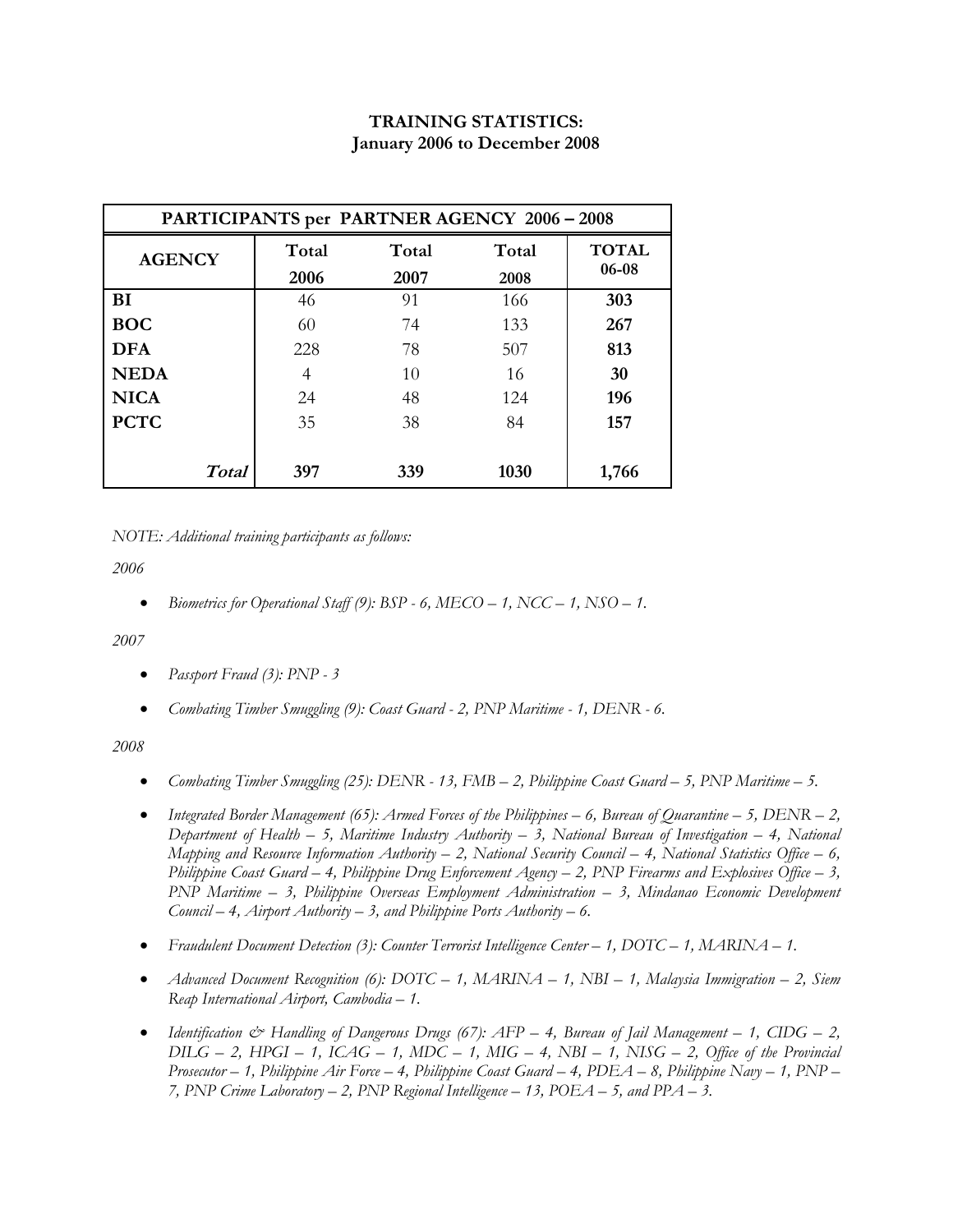- *Counter-Trafficking (6): POEA 2, PNP 4.*
- *Training of Trainers: Intelligence (2): DOTC 1, NSC 1.*

| PARTICIPANTS per PILOT SITE 2006-2008 |                 |                    |                    |                   |                     |       |              |
|---------------------------------------|-----------------|--------------------|--------------------|-------------------|---------------------|-------|--------------|
| <b>AGENCY</b>                         | Manila<br>(NCR) | Cebu<br>(Reg. VII) | Davao<br>(Reg. XI) | Laoag<br>(Reg. I) | Zambo.<br>(Reg. IX) | Other | <b>TOTAL</b> |
| BI                                    | 187             | 19                 | 53                 | 23                | 16                  | 3     | 301          |
| <b>BOC</b>                            | 110             | 47                 | 41                 | 36                | 24                  | 10    | 268          |
| <b>DFA</b>                            | 637             | 44                 | 62                 | 44                | 26                  |       | 813          |
| <b>NEDA</b>                           | 16              | 6                  | 5                  |                   | 4                   |       | 32           |
| <b>NICA</b>                           | 93              | 25                 | 22                 | 22                | 24                  | 8     | 194          |
| <b>PCTC</b>                           | 84              | 31                 | 25                 |                   | 18                  |       | 158          |
|                                       |                 |                    |                    |                   |                     |       |              |
| <b>Total</b>                          | 1,127           | 172                | 208                | 126               | 112                 | 21    | 1,766        |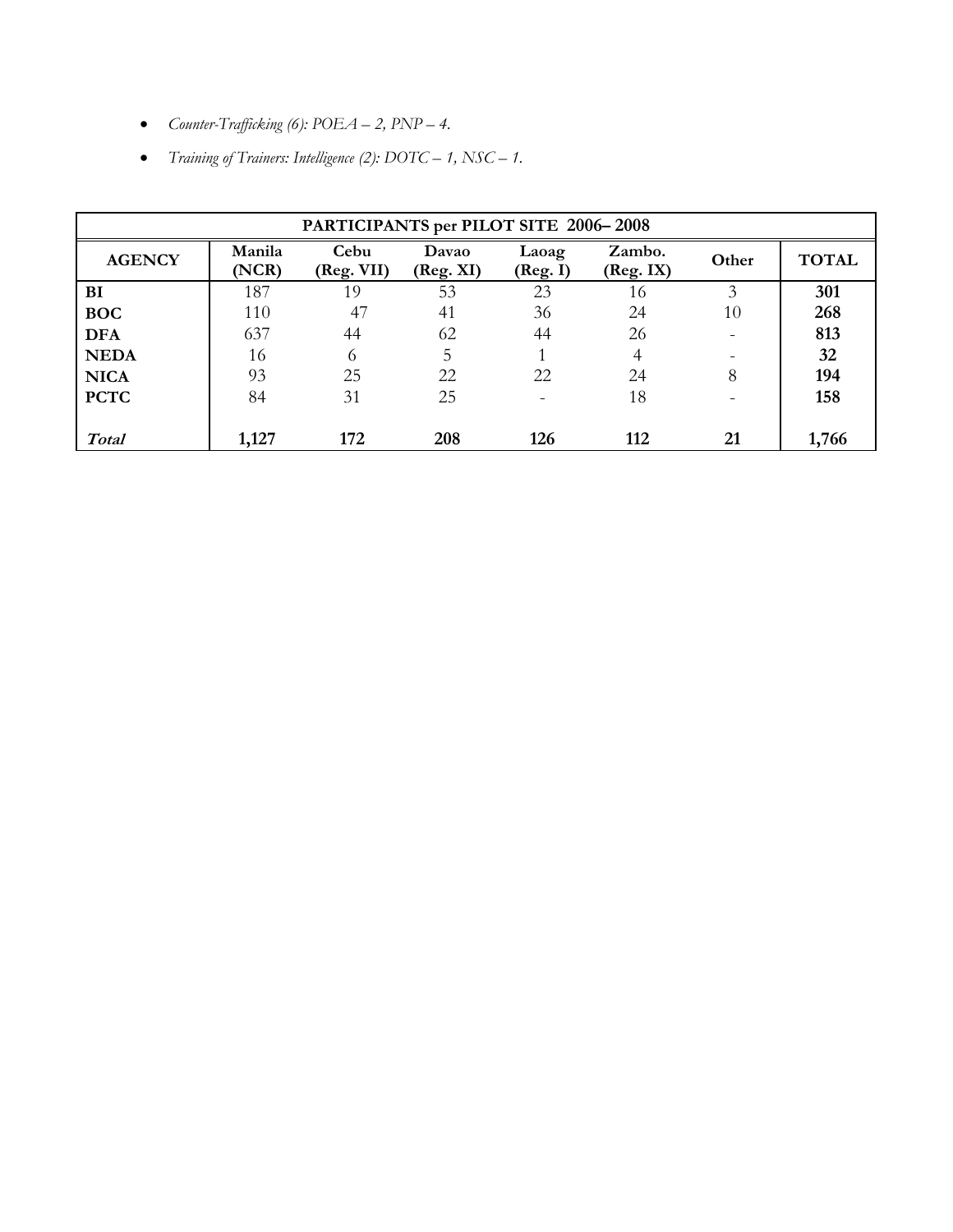| <b>GENDER BALANCE per TRAINING 2006 - 2008</b>              |                 |              |                |              |  |
|-------------------------------------------------------------|-----------------|--------------|----------------|--------------|--|
| <b>SUBJECT</b>                                              | <b>LOCATION</b> | <b>MALE</b>  | <b>FEMALE</b>  | <b>TOTAL</b> |  |
| <b>MODULE 2</b>                                             |                 |              |                |              |  |
| Advanced Network and Systems Administration                 | Manila          | 13           | 2              | 15           |  |
| Basic Network and Systems Administration                    | Manila          | 9            | $\overline{4}$ | 13           |  |
| Training for Software Engineers and Database Administrators | Manila          | 10           | 4              | 14           |  |
| IT Institutional Governance                                 | Manila          | 3            | $\overline{4}$ | 7            |  |
| Digital Information Management                              | Manila          | 13           | 5              | 18           |  |
| Digital Information Management                              | Manila          | 15           | 5              | 20           |  |
| Digital Information Management (Regional)                   | Manila          | 11           | 10             | 21           |  |
| Digital Information Management (Regional)                   | Manila          | 9            | 12             | 21           |  |
| IDMS: IT Technical                                          | Manila          | 33           | 8              | 41           |  |
| <b>IDMS</b> : Users                                         | Manila          | 9            | 10             | 19           |  |
| <b>IDMS</b> : Users                                         | Cebu            | 12           | 5              | 17           |  |
| <b>IDMS</b> : Users                                         | Davao           | 18           | 8              | 26           |  |
| <b>IDMS</b> : Users                                         | La Union        | 5            | 6              | 11           |  |
| Advanced Technical Management & Support                     | Manila          | 18           | $\overline{4}$ | 22           |  |
| <b>Total Module 2</b>                                       |                 |              |                |              |  |
|                                                             |                 | 178          | 87             | 265          |  |
| <b>MODULE 3</b>                                             |                 |              |                |              |  |
| Biometrics for Operational Staff                            | Manila          | 81           | 86             | 167          |  |
| Biometrics for Senior Officials                             | Manila          | 7            | 11             | 18           |  |
| Consular Information Center - DFA                           | Manila          | $\mathbf{2}$ | 8              | 10           |  |
| Digital Information Management - DFA                        | Manila          | 8            | 12             | 20           |  |
| Passport Issuance                                           | Manila          | 7            | 3              | 10           |  |
| Passport Issuance                                           | Manila          | 13           | 15             | 28           |  |
| Passport Issuance                                           | Manila          | 11           | 20             | 31           |  |
| Passport Issuance                                           | Manila          | 12           | 20             | 32           |  |
| Passport Issuance                                           | Manila          | 13           | 16             | 29           |  |
| Passport Issuance                                           | Manila          | 18           | 12             | 30           |  |
| Passport Issuance                                           | Manila          | 14           | 16             | 30           |  |
| Passport Issuance                                           | Cebu            | 11           | 6              | 17           |  |
| Passport Issuance                                           | Manila          | 18           | 12             | 30           |  |
| Passport Issuance                                           | Manila          | 11           | $\,8\,$        | 19           |  |
| Passport Issuance                                           | Manila          | 21           | 7              | 28           |  |
| Passport Issuance                                           | Davao           | 12           | 31             | 43           |  |
| Passport Issuance                                           | La Union        | 12           | 13             | 25           |  |
| Passport Issuance                                           | Manila          | 5            | 9              | 14           |  |
| Passport Issuance                                           | Manila          | 14           | 9              | 23           |  |
| Trafficking & Smuggling - DFA                               | Manila          | 11           | 9              | 20           |  |
| <b>Total Module 3</b>                                       |                 | 301          | 323            | 624          |  |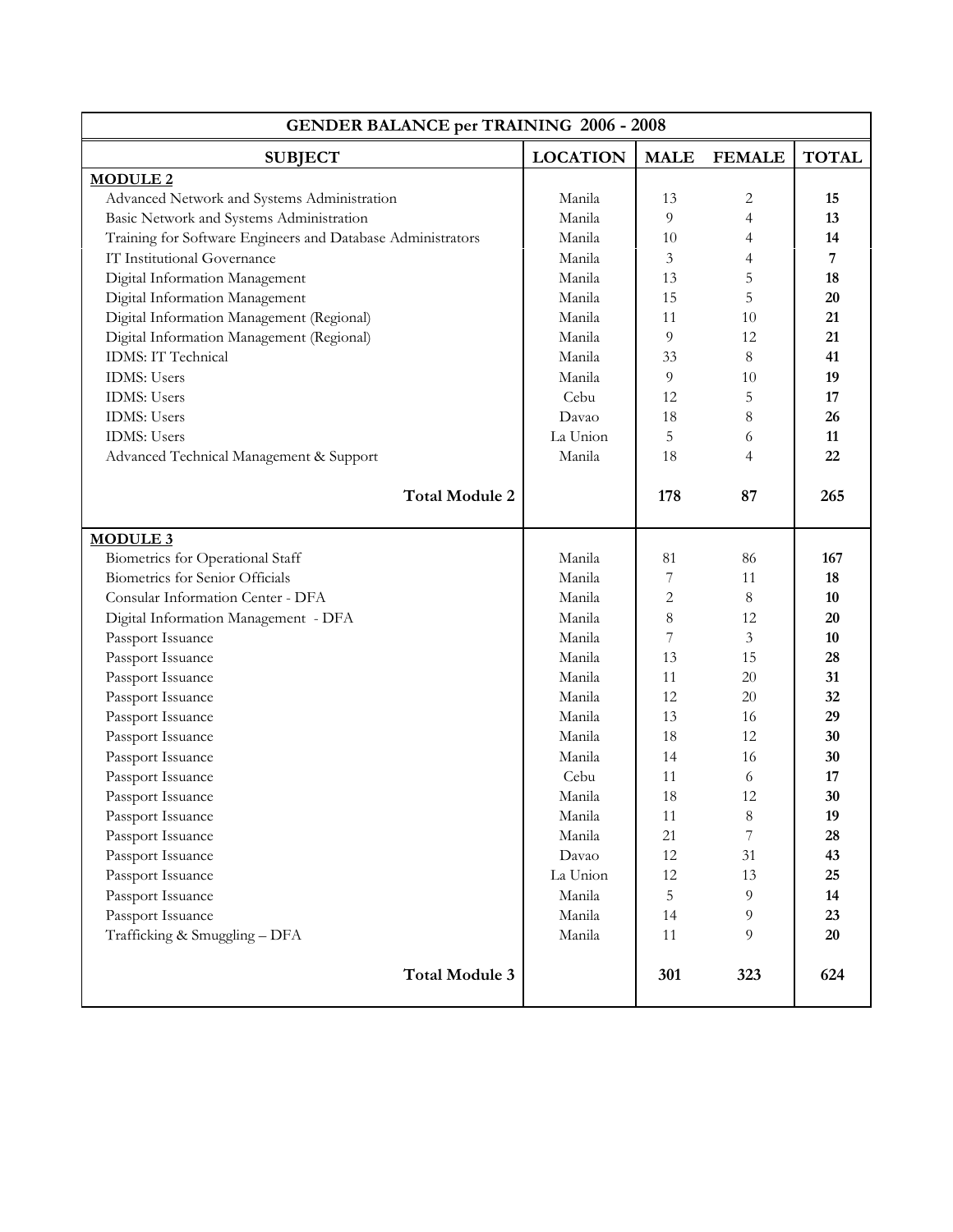| <b>GENDER BALANCE per TRAINING 2006 - 2008</b>        |                 |                          |                |              |  |  |
|-------------------------------------------------------|-----------------|--------------------------|----------------|--------------|--|--|
| <b>SUBJECT</b>                                        | <b>LOCATION</b> | <b>MALE</b>              | <b>FEMALE</b>  | <b>TOTAL</b> |  |  |
| <b>MODULE 4</b>                                       |                 |                          |                |              |  |  |
| Performance Measurement Indicators                    | Manila          | 15                       | 4              | 19           |  |  |
| Training Facilitation Skills and Imposter Recognition | Manila          | 15                       | $\overline{7}$ | 22           |  |  |
| <b>Imposter Recognition</b>                           | Zamboanga       | 19                       | 13             | 32           |  |  |
| Imposter Recognition                                  | Cebu            | 25                       | 6              | 31           |  |  |
| Imposter Recognition                                  | Manila          | 19                       | 16             | 35           |  |  |
| Imposter Recognition                                  | Davao           | 20                       | 13             | 33           |  |  |
| Imposter Recognition                                  | Laoag           | 18                       | 6              | 24           |  |  |
| Strategic Training & Development                      | Manila          | 7                        | 17             | 24           |  |  |
| Navigating Passport Fraud (Basic)                     | Davao           | 32                       | 5              | 37           |  |  |
| Navigating Passport Fraud (Basic)                     | Cebu            | 29                       | 17             | 46           |  |  |
| Passport Fraud (Intermediate) - BI                    | Manila          | 16                       | 12             | 28           |  |  |
| Navigating Passport Fraud (Basic)                     | Manila          | 16                       | 11             | 27           |  |  |
| Introduction to Basic Intelligence                    | Manila          | 19                       | 10             | 29           |  |  |
| Combating Timber Smuggling                            | Manila          | 20                       | 6              | 26           |  |  |
| Combating Timber Smuggling                            | Cebu            | 28                       | 4              | 32           |  |  |
| Combating Timber Smuggling                            | Davao           | 28                       | 6              | 34           |  |  |
| Information Sharing                                   | Davao           | $\overline{\phantom{a}}$ | $\mathbf{1}$   | 8            |  |  |
| Information Sharing                                   | Cebu            | 6                        | 3              | 9            |  |  |
| Training for Operational Education                    | Manila          | 6                        | 19             | 25           |  |  |
| Training of Trainers: Imposter Recognition            | Manila          | 6                        | 19             | 25           |  |  |
| <b>Integrated Border Management</b>                   | Manila          | 46                       | 26             | 72           |  |  |
| <b>Integrated Border Management</b>                   | Davao           | 53                       | 14             | 67           |  |  |
| Training for Operational Education                    | Manila          | 13                       | 12             | 25           |  |  |
| Fraudulent Document Detection (Basic)                 | Manila          | 26                       | 26             | 52           |  |  |
| <b>Advanced Document Recognition</b>                  | Manila          | 20                       | 13             | 33           |  |  |
| IDMS/INTERPOL: IT Staff                               | Manila          | 16                       | $\overline{4}$ | 20           |  |  |
| IDMS/INTERPOL: IT Supervisors                         | Manila          | 15                       | 14             | 29           |  |  |
| IDMS/INTERPOL: Trainers                               | Manila          | 10                       | 10             | 20           |  |  |
| Identification & Handling of Dangerous Drugs          | La Union        | 37                       | 15             | 52           |  |  |
| Identification & Handling of Dangerous Drugs          | Cebu            | 41                       | 5              | 46           |  |  |
| Passenger Assessment                                  | Manila          | 11                       | 12             | 23           |  |  |
| Counter-Trafficking                                   | Manila          | $10\,$                   | 2              | 12           |  |  |
| Passenger Assessment                                  | Manila          | 6                        | 19             | 25           |  |  |
| Training of Trainers: Intelligence                    | Manila          | 19                       | $\,8\,$        | 27           |  |  |
| Counter-Trafficking                                   | Manila          | 19                       | 4              | 23           |  |  |
| <b>Total Module 4</b>                                 |                 | 693                      | 379            | 1,072        |  |  |
|                                                       | <b>TOTAL</b>    | 1,172                    | 789            | 1,961        |  |  |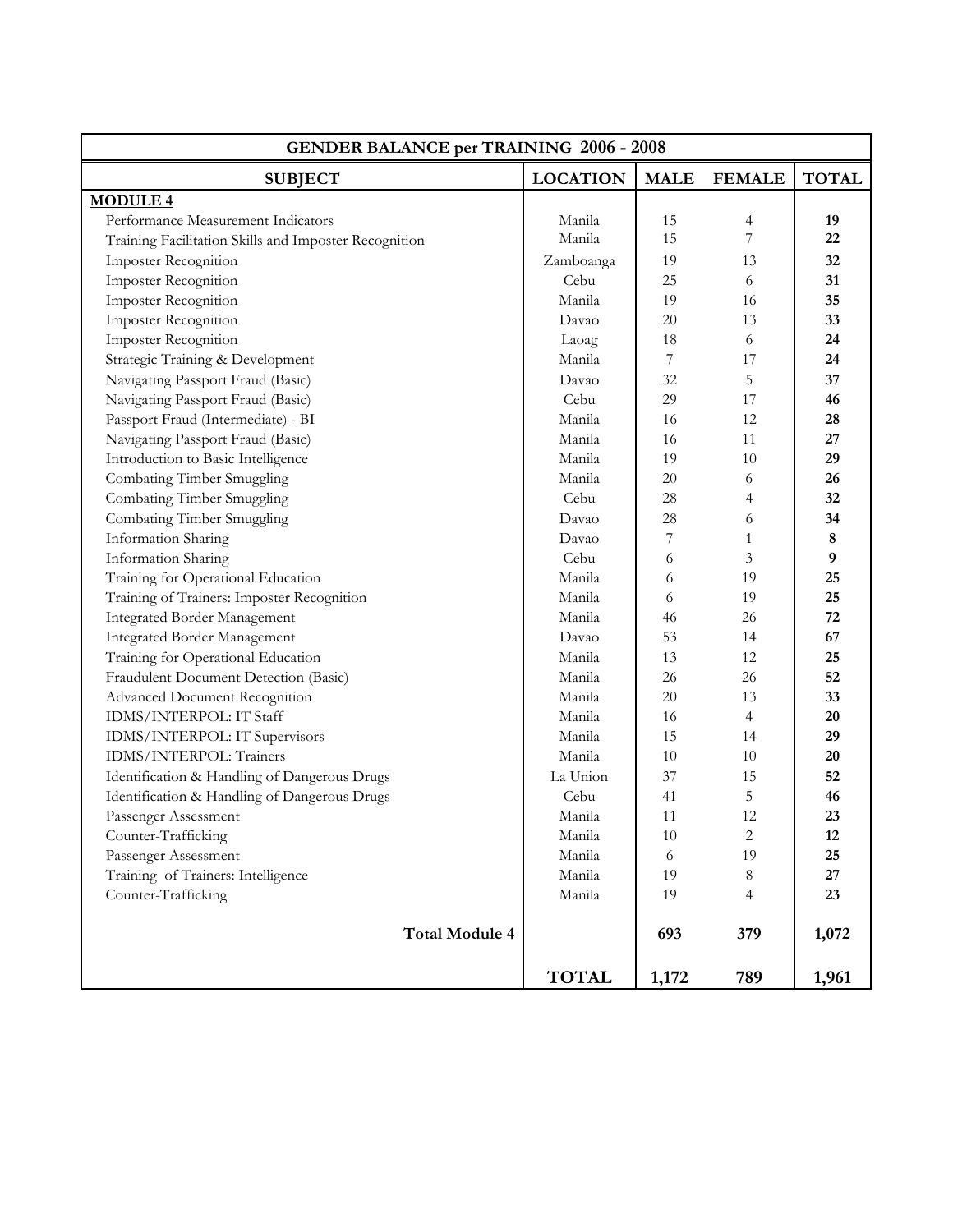### <span id="page-27-0"></span>**ANNEX III – Extract from Medium Term Philippine Development Plan (2004-2010)**

 $\mathcal{E}=\mathcal{E}$  .

| OUTCOME | <b>STRATEGIES</b> | <b>ACTIVITIES</b>                                                                                                                                                        | <b>ACTUAL</b><br><b>ACCOMPLISHMENTS</b><br>2004-2007                                                                                                                                                                                                                              | <b>AGENCIES</b>                | <b>PREVIOUS</b><br>MEASURABLE<br><b>OUTPUTS/TARGETS</b><br>2004-2010                                              | <b>REVISED</b><br>MEASURABLE<br><b>OUTPUTS/TARGETS</b><br>2008-2010                                               |
|---------|-------------------|--------------------------------------------------------------------------------------------------------------------------------------------------------------------------|-----------------------------------------------------------------------------------------------------------------------------------------------------------------------------------------------------------------------------------------------------------------------------------|--------------------------------|-------------------------------------------------------------------------------------------------------------------|-------------------------------------------------------------------------------------------------------------------|
|         |                   |                                                                                                                                                                          | Observers sent to<br>"Exercise Northern<br>Synergy" in the UK<br>Participated in the<br>"Operation Sherwood<br>Simulated Counter-<br>Terrorism Exercise" in<br>Pasay City<br>Implemented the 2 <sup>nd</sup><br>phase of CMAP<br>2 Simulation Exercises<br>(Quezon City and Cebu) |                                |                                                                                                                   |                                                                                                                   |
|         |                   |                                                                                                                                                                          | 2007                                                                                                                                                                                                                                                                              |                                |                                                                                                                   |                                                                                                                   |
|         |                   |                                                                                                                                                                          | Implemented the 2 <sup>nd</sup><br>phase of CMAP<br>CIMSE conducted in<br>Boracay and Baguio<br>Creation of the RP-UK<br><b>CMAP Project Steering</b><br>Committee<br>One seminar on Crisis<br>Management                                                                         |                                |                                                                                                                   |                                                                                                                   |
|         |                   | Implement the Philippine<br>Border Management Project<br>(PBMP) sponsored by the<br>European Commission (EC)<br>and International<br>Organization for Migration<br>(IOM) | 2004<br>PCTC gave inputs to IOM<br>on suggestions for the<br>implementation of the<br>PBMP's four (4) modules<br>2006                                                                                                                                                             | BI, NICA,<br>PCTC, BoC<br>NEDA | Border management<br>policies and systems<br>reviewed<br>Best practices<br>documented for possible<br>replication | Border management<br>policies and systems<br>reviewed<br>Best practices<br>documented for<br>possible replication |